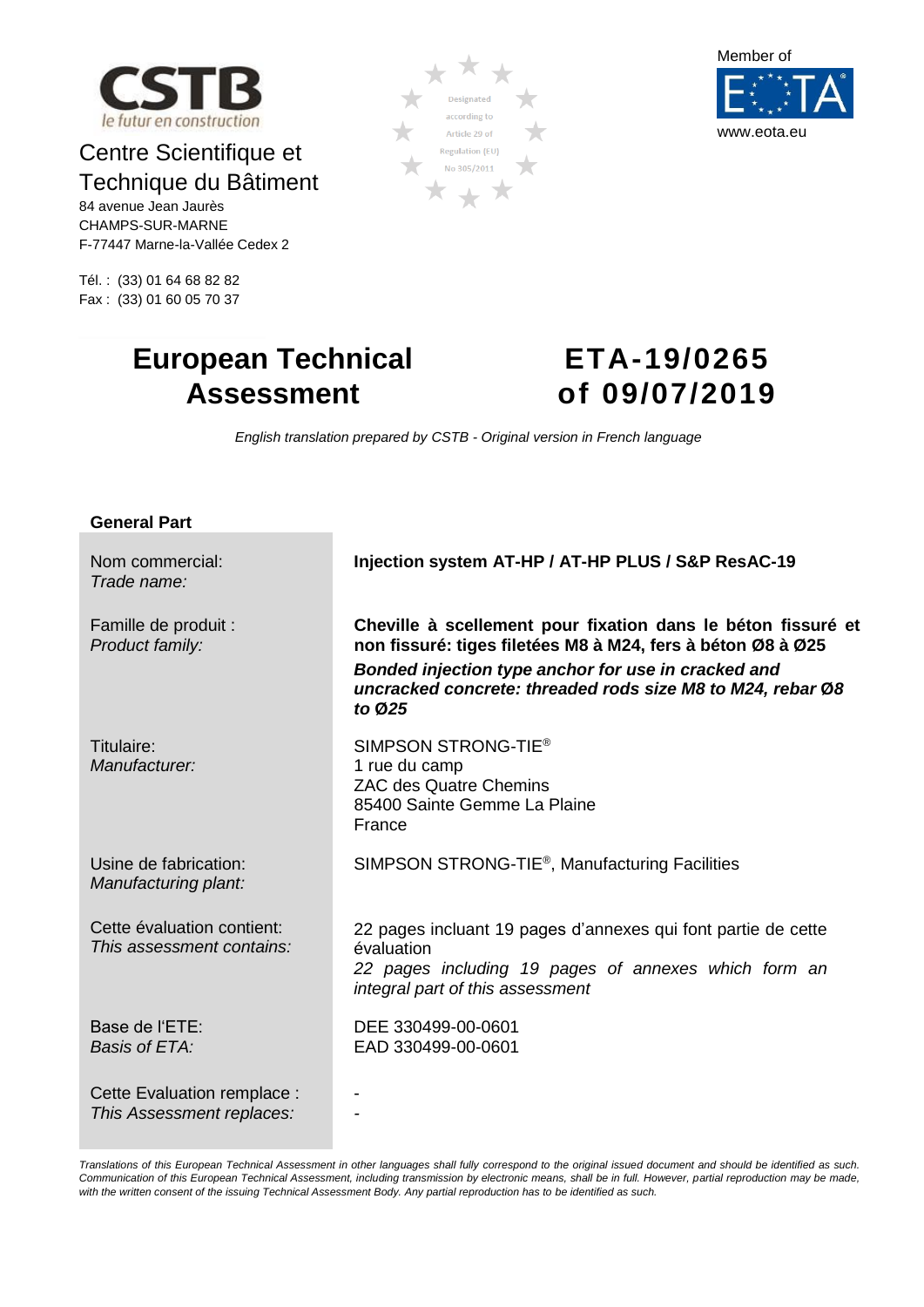## **Specific part**

#### **1 Technical description of the product**

The injection system AT-HP / AT-HP PLUS / S&P ResAC-19 is a bonded anchor (injection type) consisting of a mortar cartridge with SIMPSON STRONG-TIE® resin AT-HP / AT-HP PLUS / S&P ResAC-19 and a steel element. The steel elements are threaded rods made of zinc coated steel, stainless steel, high corrosion resistant stainless steel (HCR), or rebar.

The steel element is placed into a drilled hole filled with injection mortar and is anchored via the bond between steel element, injection mortar and concrete. The steel element is intended to be used with embedment depth according Annex B5 - Table B4.

The illustration and the description of the product are given in Annexes A.

#### **2 Specification of the intended use**

The performances given in Section 3 are only valid if the anchor is used in compliance with the specifications and conditions given in Annexes B.

The provisions made in this European Technical Assessment are based on an assumed working life of the anchor of 50 years. The indications given on the working life cannot be interpreted as a guarantee given by the producer but are to be regarded only as a means for choosing the right products in relation to the expected economically reasonable working life of the works.

#### **3 Performance of the product**

#### **3.1 Mechanical resistance and stability (BWR 1)**

| <b>Essential characteristic</b>                                             | <b>Performance</b>       |
|-----------------------------------------------------------------------------|--------------------------|
| Characteristic resistance under tension loads for threaded rod Acc. TR029   | See Annex C1             |
| Characteristic resistance under tension loads for rebars Acc. TR029         | See Annex C <sub>2</sub> |
| Characteristic resistance under shear loads for threaded rods Acc. TR029    | See Annex C <sub>3</sub> |
| Characteristic resistance under shear loads for rebars Acc. TR029           | See Annex C4             |
| Characteristic resistance under tension loads for threaded rods Acc. CEN/TS | See Annex C <sub>5</sub> |
| Characteristic resistance under tension loads for rebars Acc. CEN/TS        | See Annex C6             |
| Characteristic resistance under shear loads for threaded rods Acc. CEN/TS   | See Annex C7             |
| Characteristic resistance under shear loads for rebars Acc. CEN/TS          | See Annex C8             |
| Displacement for threaded rods and rebars                                   | See Annex C9             |

#### **3.2 Safety in case of fire (BWR 2)**

|                    | <b>Essential characteristic</b> | <b>Performance</b>                           |  |  |
|--------------------|---------------------------------|----------------------------------------------|--|--|
| Reaction to fire   |                                 | Anchorages satisfy requirements for Class A1 |  |  |
| Resistance to fire |                                 | No performance determined (NPD)              |  |  |

#### **3.3 Hygiene, health and the environment (BWR 3)**

Regarding dangerous substances contained in this European Technical Assessment, there may be requirements applicable to the products falling within its scope (e.g. transposed European legislation and national laws, regulations and administrative provisions). To meet the provisions of the Construction Products Directive, these requirements need also to be complied with, when and where they apply.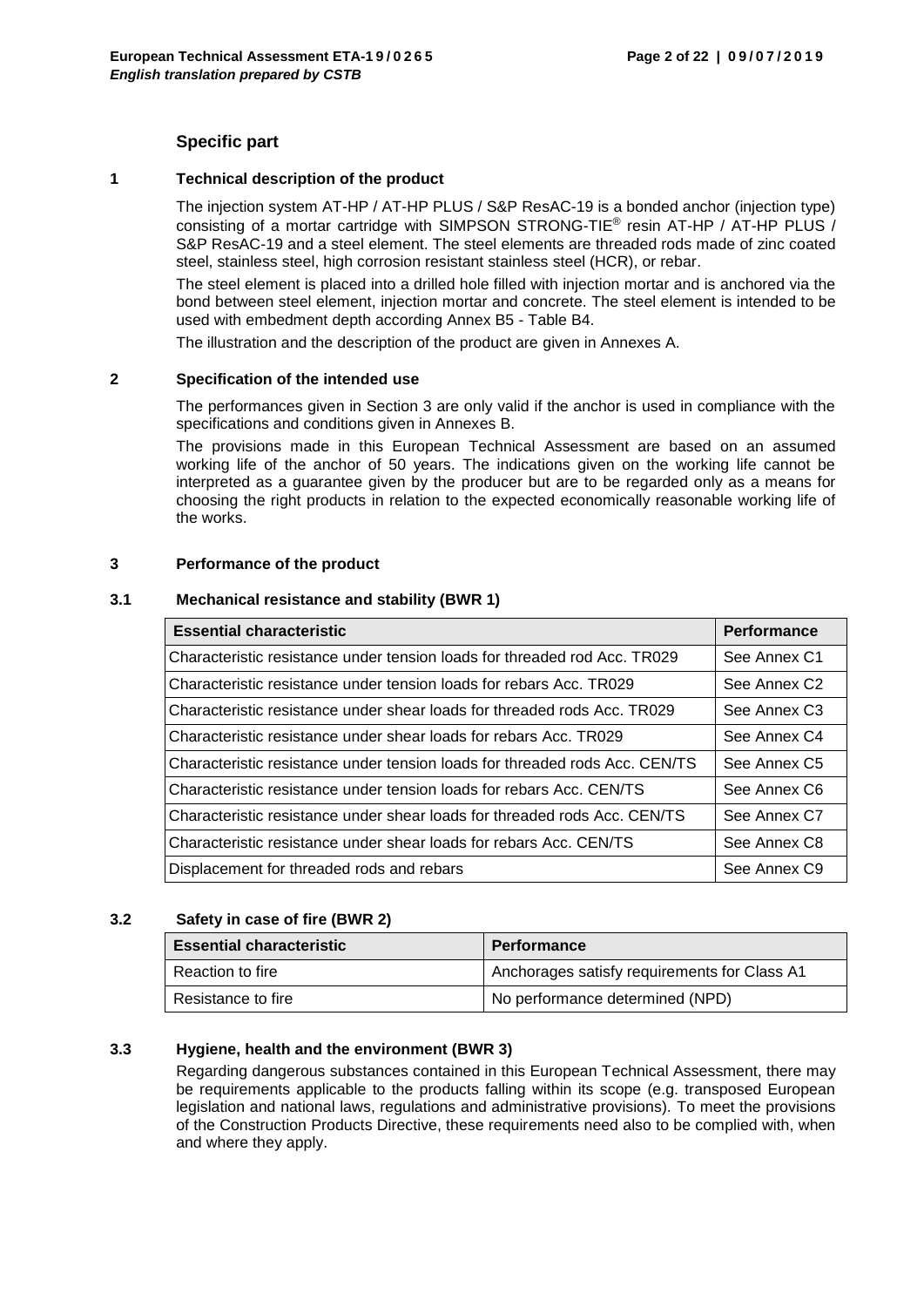#### **3.4 Safety in use (BWR 4)**

For Basic Requirement Safety in use the same criteria are valid as for Basic Requirement Mechanical resistance and stability.

- **3.5 Protection against noise (BWR 5)** Not relevant.
- **3.6 Energy economy and heat retention (BWR 6)** Not relevant.

#### **3.7 General aspects relating to fitness for use**

Durability and Serviceability are only ensured if the specifications of intended use according to Annex B1 are kept.

#### **4 Assessment and verification of constancy of performance (AVCP)**

According to the Decision 96/582/EC of the European Commission**<sup>1</sup>** , as amended, the system of assessment and verification of constancy of performance (see Annex V to Regulation (EU) No 305/2011) given in the following table apply.

| <b>Product</b><br>Intended use        |                                                                                                                                         | Level or class | <b>System</b> |
|---------------------------------------|-----------------------------------------------------------------------------------------------------------------------------------------|----------------|---------------|
| Bonded anchors for use<br>in concrete | For fixing and/or supporting to<br>concrete, structural elements<br>(which contributes to the stability of<br>the works) or heavy units |                |               |

#### **5 Technical details necessary for the implementation of the AVCP system**

Technical details necessary for the implementation of the Assessment and verification of constancy of performance (AVCP) system are laid down in the control plan deposited at Centre Scientifique et Technique du Bâtiment.

The manufacturer shall, based on a contract, involve a notified body approved in the field of anchors for issuing the certificate of conformity CE based on the control plan.

#### **The original French version is signed by**

Technical Director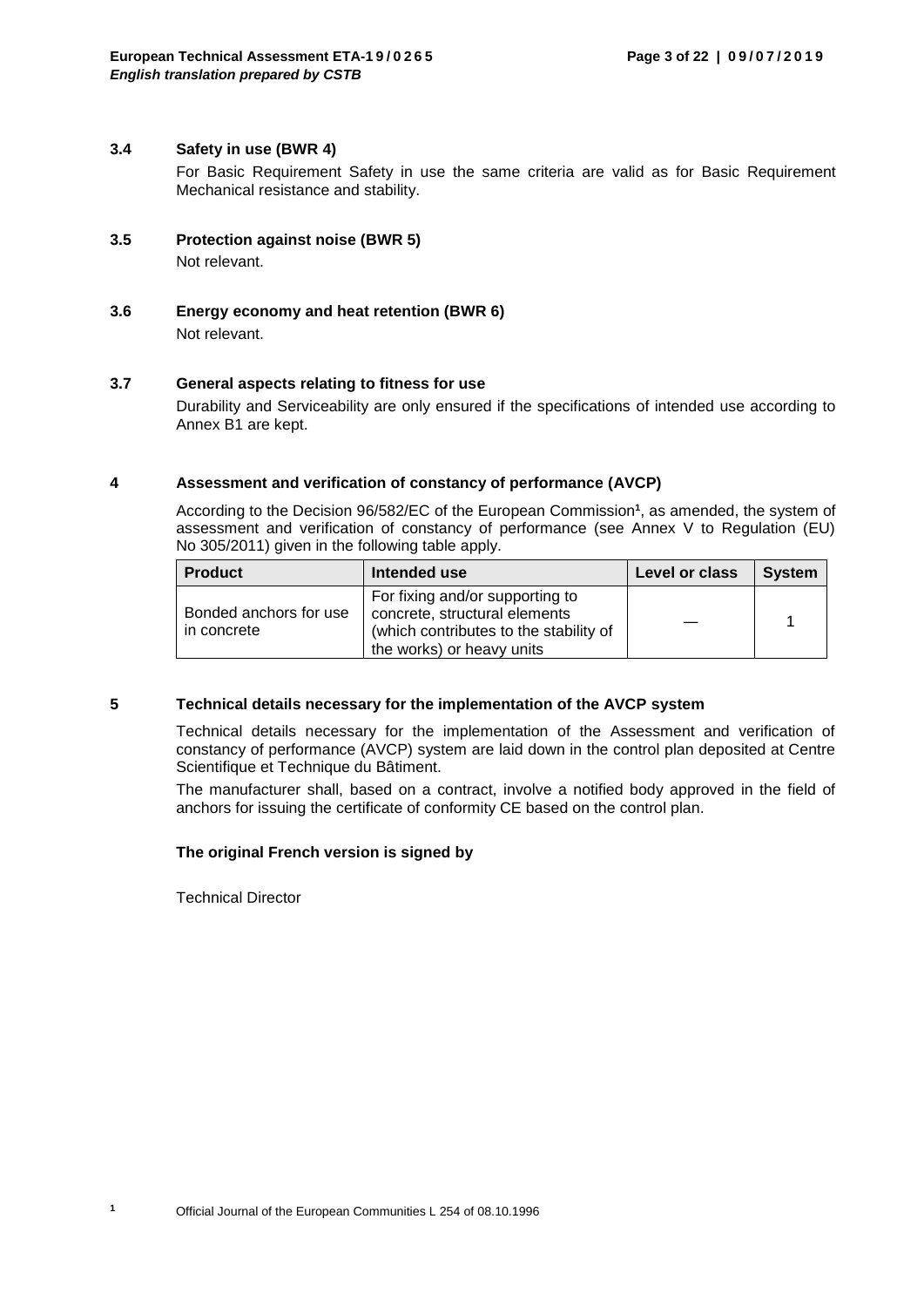



# **AT-HP / AT-HP PLUS / S&P ResAC-19 Product description**  Installation condition **Annex A1**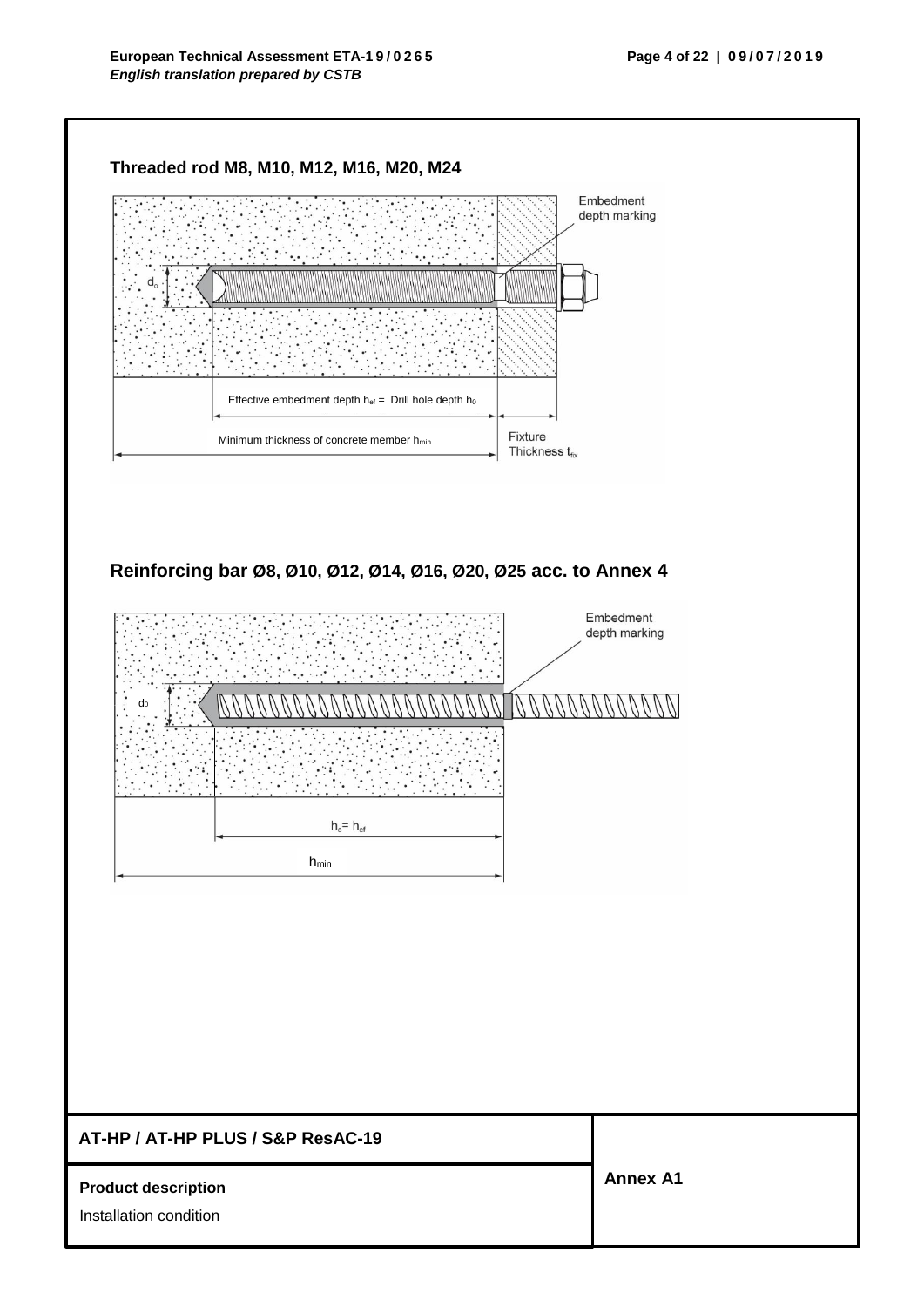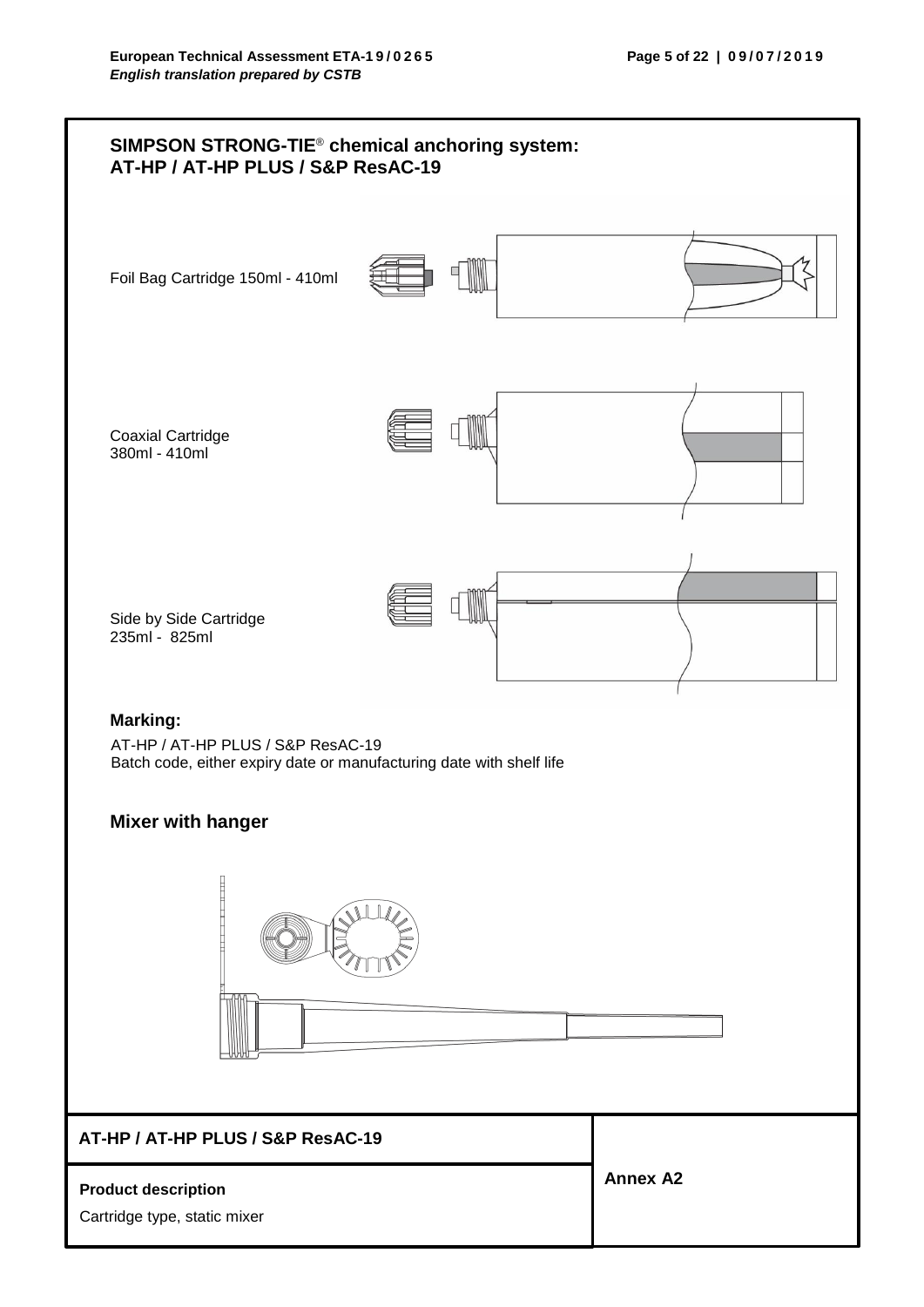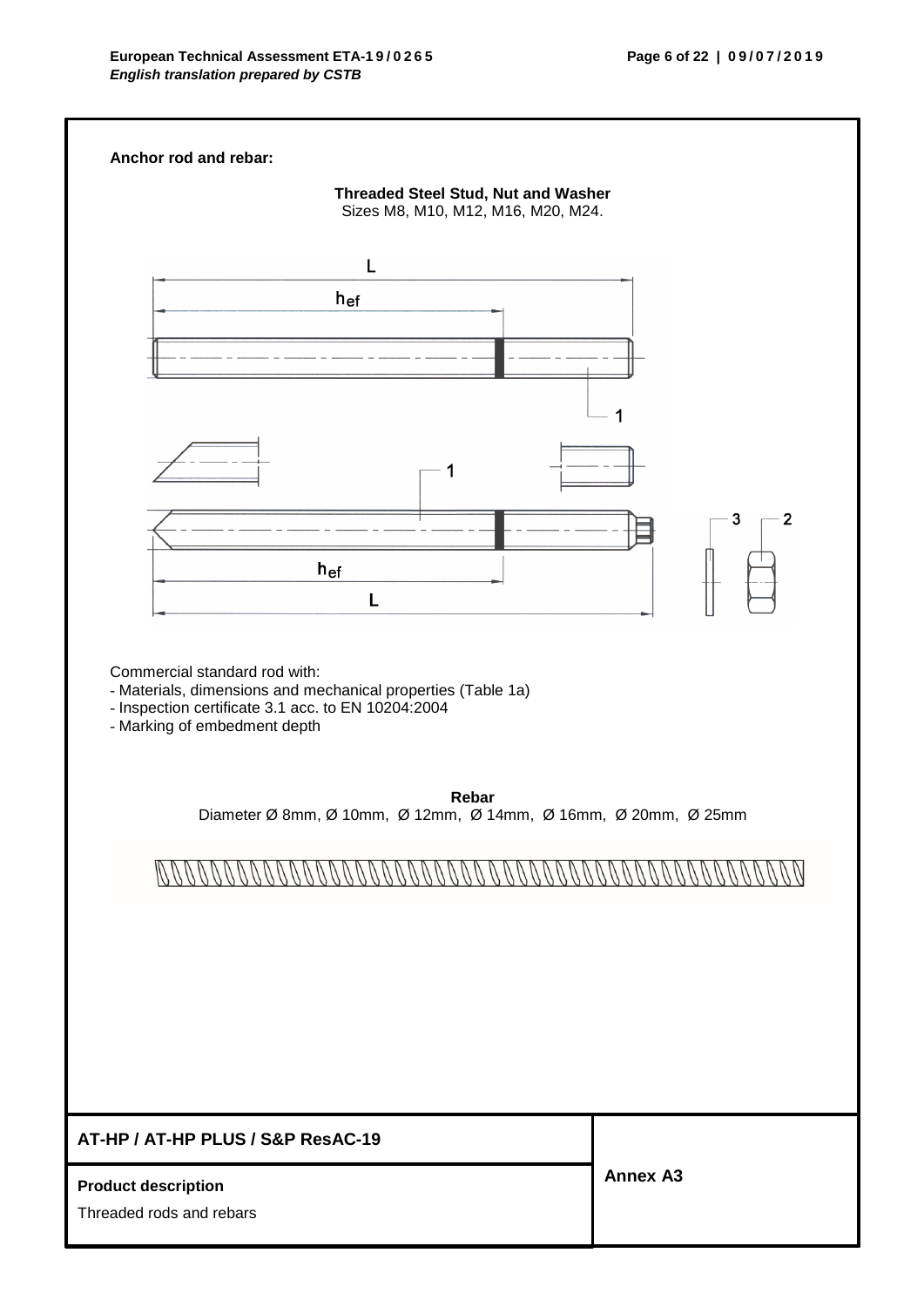## **Table A1: Materials**

| <b>Designation</b>                                   | <b>Material</b>                                                                                                                                                                                                                                                                                                    |  |  |  |  |  |
|------------------------------------------------------|--------------------------------------------------------------------------------------------------------------------------------------------------------------------------------------------------------------------------------------------------------------------------------------------------------------------|--|--|--|--|--|
| Threaded rods made of zinc coated steel              |                                                                                                                                                                                                                                                                                                                    |  |  |  |  |  |
| Threaded rod<br>$M8 - M24$                           | Strength class 5.8, 8.8, 10.9 EN ISO 898-1, $A_5 \ge 8\%$ ductile<br>Electroplated zinc coating $\geq$ 5µm - EN ISO 4042,<br>Hot dipped galvanized $\geq$ 45 µm EN ISO 10684                                                                                                                                       |  |  |  |  |  |
| Washer<br>ISO 7089, ISO 7093, ISO 7094               | Electroplated zinc coating $\geq$ 5µm EN ISO 4042; Hot dipped<br>galvanized EN ISO 10684                                                                                                                                                                                                                           |  |  |  |  |  |
| <b>Nut</b><br>EN ISO 4032 (DIN 934)                  | Strength class 8 - EN ISO 898-2<br>Electroplated zinc coating $\geq$ 5µm - EN ISO 4042,<br>Hot dipped galvanized $\geq$ 45 µm EN ISO 10684                                                                                                                                                                         |  |  |  |  |  |
| Threaded rods made of stainless steel                |                                                                                                                                                                                                                                                                                                                    |  |  |  |  |  |
| Threaded rod<br>$M8 - M24$                           | For $\leq$ M24: strength class 70 EN ISO 3506-1, A <sub>5</sub> $\geq$ 8% ductile;<br>Stainless steel 1.4401; 1.4404; 1.4578; 1.4571; 1.4439; 1.4362 EN<br>10088                                                                                                                                                   |  |  |  |  |  |
| Washer<br>ISO 7089, ISO 7093, ISO 7094               | Stainless steel 1.4401; 1.4404; 1.4578; 1.4571; 1.4439; 1.4362 EN<br>10088                                                                                                                                                                                                                                         |  |  |  |  |  |
| <b>Nut</b><br>EN ISO 4032 (DIN 934)                  | Strength class 70 EN ISO 3506-2<br>Stainless steel 1.4401; 1.4404; 1.4578; 1.4571; 1.4439; 1.4362 EN<br>10088                                                                                                                                                                                                      |  |  |  |  |  |
| Threaded rods made of high corrosion resistant steel |                                                                                                                                                                                                                                                                                                                    |  |  |  |  |  |
| Threaded rod<br>$M8 - M24$                           | For ≤ M20: R <sub>m</sub> = 800 N/mm <sup>2</sup> ; R <sub>p0,2</sub> = 640N/mm <sup>2</sup> , A <sub>5</sub> ≥ 8% ductile<br>For > M20: R <sub>m</sub> = 700 N/mm <sup>2</sup> ; R <sub>p0,2</sub> = 400N/mm <sup>2</sup> , A <sub>5</sub> ≥ 8% ductile<br>High corrosion resistant steel 1.4529, 1.4565 EN 10088 |  |  |  |  |  |
| Washer<br>ISO 7089, ISO 7093, ISO 7094               | High corrosion resistant steel 1.4529, 1.4565 EN 10088                                                                                                                                                                                                                                                             |  |  |  |  |  |
| <b>Nut</b><br>EN ISO 4032 (DIN 934)                  | Strength class 70 EN ISO 3506-2<br>High corrosion resistant steel 1.4529, 1.4565 EN 10088                                                                                                                                                                                                                          |  |  |  |  |  |

## **Table A2: Properties of reinforcement bars (rebars)**

| <b>Product form</b>                                                                         |                                         | <b>Bars and de-coiled rods</b> |                  |  |  |
|---------------------------------------------------------------------------------------------|-----------------------------------------|--------------------------------|------------------|--|--|
| Class                                                                                       |                                         | B                              | С                |  |  |
| Characteristic yield strength $f_{yk}$ or $f_{0,2k}$ (MPa)                                  |                                         |                                | 400 to 600       |  |  |
| Minimum value of $k = (f_t / f_y)k$                                                         |                                         | $\geq 1,08$                    | ≥ 1,15<br>< 1,35 |  |  |
| Characteristic strain at maximum force, $\epsilon_{uk}$ (%)                                 |                                         | $\geq 5,0$                     | $\geq 7,5$       |  |  |
| <b>Bendability</b>                                                                          |                                         | Bend / Rebend test             |                  |  |  |
| Maximum deviation from<br>nominal mass<br>(individual bar) (%)                              | Nominal bar size (mm)<br>≤ 8<br>> 8     | ± 6,0<br>± 4,5                 |                  |  |  |
| Bond: Minimum relative<br>rib area, $f_{R,min}$<br>(determination according<br>to EN 15630) | Nominal bar size (mm)<br>8 to 12<br>>12 | 0,040<br>0,056                 |                  |  |  |

**Height of the rebar rib hrib:**

The height of the rebar rib h<sub>rib</sub> shall fulfil the following requirement: 0,05  $^*$  d  $\leq$  h<sub>rib</sub>  $\leq$  0,07  $^*$  d with:  $d =$  nominal diameter of the rebar

## **AT-HP / AT-HP PLUS / S&P ResAC-19**

#### **Product description**

Threaded rods, Nuts, Washers, Rebars

**Annex A4**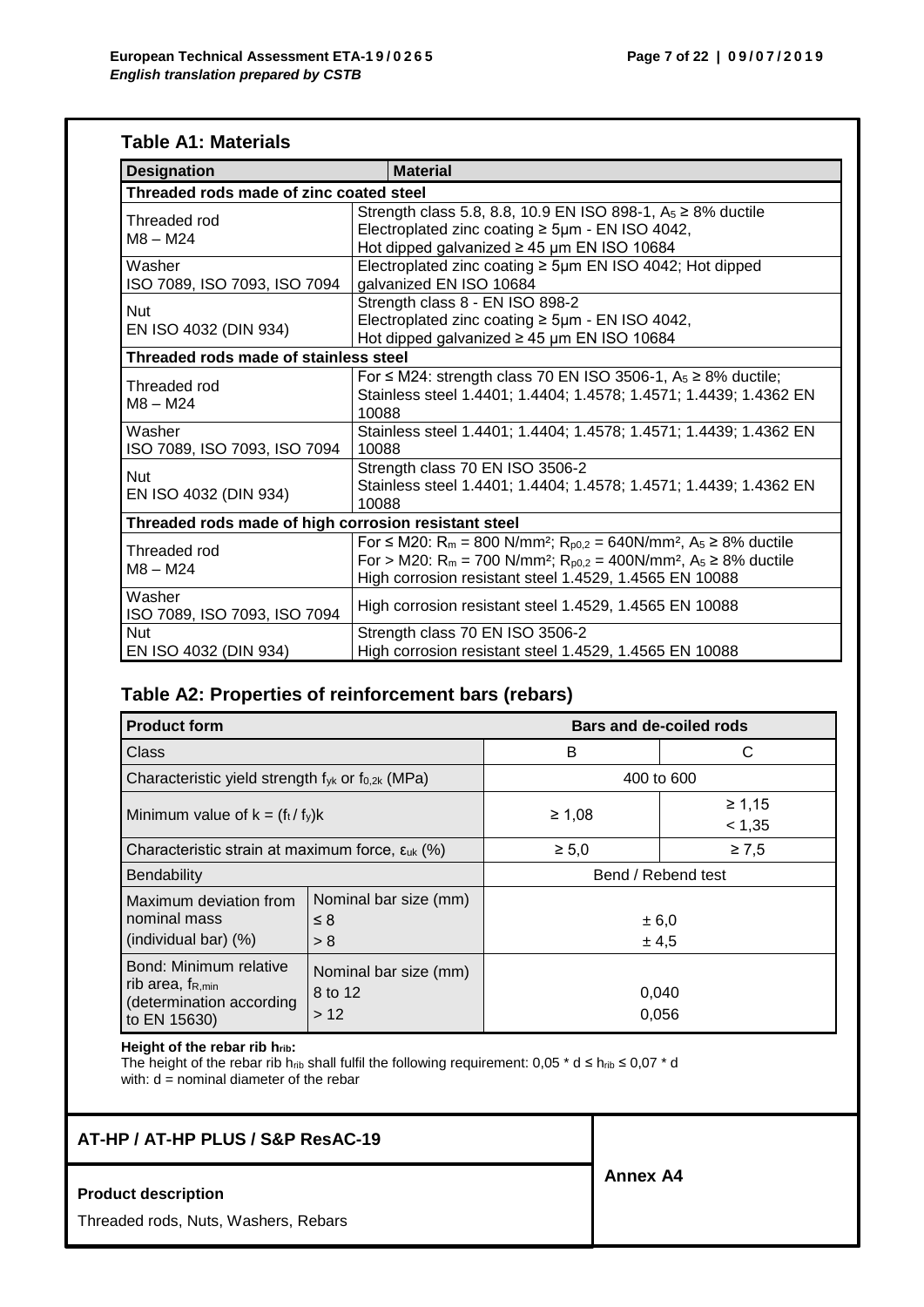## **Specifications of intended use**

#### **Anchorages subject to:**

Static and quasi-static loads

#### **Base materials:**

- Cracked concrete and uncracked concrete
- Reinforced or unreinforced normal weight concrete of strength classes C 20/25 at least to C50/60 at most according to EN 206: 2000-12.

#### **Temperature Range:**

- Installation: Base material ≥ 0°C / Bond material ≥ 20°C
- Ta: 0°C to +40°C (max. short term temperature +40°C and max. long term temperature +24°C)
- Tb: 0°C to +80°C (max. short term temperature +80°C and max. long term temperature +50°C)

#### **Use conditions (Environmental conditions):**

- Structures subject to dry internal conditions
	- (zinc coated steel, stainless steel, high corrosion resistance steel).
- Structures subject to external atmospheric exposure (including industrial and marine environment) and to permanently damp internal conditions, if no particular aggressive conditions exists

(stainless steel, high corrosion resistance steel).

• Structures subject to external atmospheric exposure and to permanently damp internal condition, if other particular aggressive conditions exist (high corrosion resistance steel).

Note: Particular aggressive conditions are e.g. permanent, alternating immersion in seawater or the splash zone of seawater, chloride atmosphere of indoor swimming pools or atmosphere with extreme chemical pollution (e.g. in desulphurization plants or road tunnels where de-icing materials are used).

#### **Design:**

- The anchorages are designed in accordance with the EOTA Technical Report TR 029 "Design of bonded anchors" and CEN/TS 1992-4-5" Design of fastenings for use in concrete" under the responsibility of an engineer experienced in anchorages and concrete work
- Verifiable calculation notes and drawings are prepared taking account of the loads to be anchored. The position of the anchor is indicated on the design drawings.

#### **Installation:**

- Dry or wet concrete (category 1).
- Hole drilling by rotary hammer drill mode.
- Overhead installation is not permitted
- Installation in cracked concrete for threaded rods sizes M12 and M16 only
- Anchor installation carried out by appropriately qualified personnel and under the supervision of the person responsible for technical matters of the site.

| AT-HP / AT-HP PLUS / S&P ResAC-19 |                 |
|-----------------------------------|-----------------|
|                                   | <b>Annex B1</b> |
| <b>Intended Use</b>               |                 |
| Specifications                    |                 |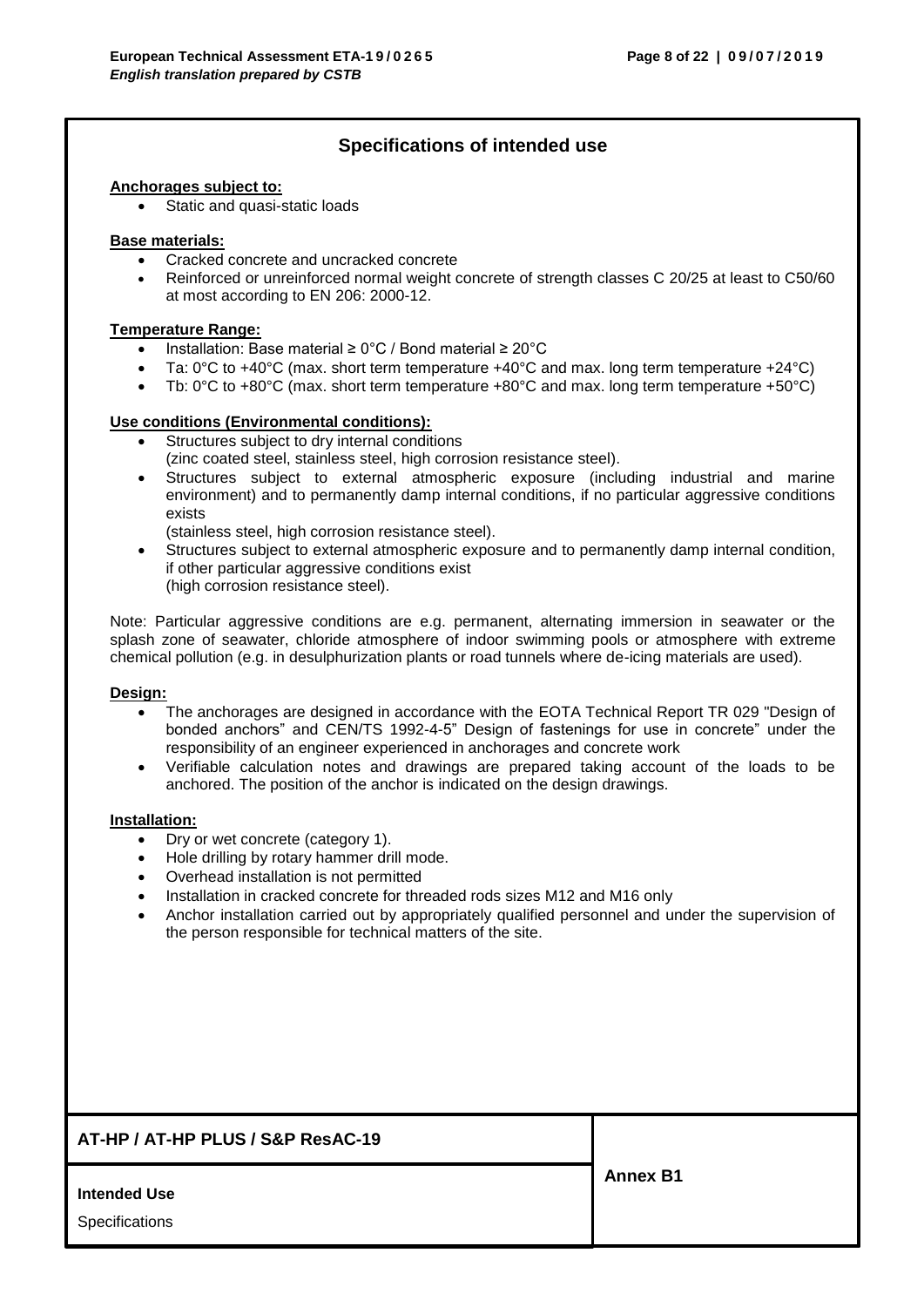| <b>Threaded rod</b><br>and rebar | <b>Size</b> | <b>Nominal</b><br>drill bit<br>diameter<br>$d_o$ (mm) | <b>Steel Brush</b><br>diameter<br>$d_b$ (mm) | <b>Cleaning methods</b>                  |                                  |
|----------------------------------|-------------|-------------------------------------------------------|----------------------------------------------|------------------------------------------|----------------------------------|
|                                  |             |                                                       |                                              | Manual cleaning<br>(MAC)                 | Compressed air<br>cleaning (CAC) |
|                                  | M8          | 10                                                    | 12 <sub>mm</sub>                             | Yes $h_{ef} \leq 80$ mm                  |                                  |
| <b>Studs</b>                     | M10         | 12                                                    | 14mm                                         | Yes $h_{ef} \leq 100$ mm                 |                                  |
|                                  | M12         | 14                                                    | 16mm                                         | Yes $\dots$ het $\leq$ 120mm             | Yes                              |
|                                  | M16         | 18                                                    | 20mm                                         | Yes … h <sub>ef</sub> ≤ 160mm            |                                  |
|                                  | M20         | 24                                                    | 26mm                                         | Yes $\dots$ h <sub>ef</sub> $\leq$ 200mm |                                  |
|                                  | M24         | 28                                                    | 30mm                                         | Yes … h $_{\rm ef}$ ≤ 240mm              |                                  |
|                                  | Ø8          | 12                                                    | 14mm                                         | Yes $\dots$ h <sub>ef</sub> $\leq 80$ mm |                                  |
|                                  | Ø10         | 14                                                    | 16mm                                         | Yes … h $_{\mathsf{ef}}$ ≤ 100mm         |                                  |
| Rebar                            | Ø12         | 16                                                    | 18 <sub>mm</sub>                             | Yes $\dots$ h <sub>ef</sub> $\leq$ 120mm |                                  |
|                                  | Ø14         | 18                                                    | 20mm                                         | Yes … h <sub>ef</sub> ≤ 140mm            | Yes                              |
| <b>.</b>                         | Ø16         | 20                                                    | 22mm                                         | Yes $\dots$ h <sub>ef</sub> $\leq$ 160mm |                                  |
|                                  | Ø20         | 25                                                    | 28mm                                         | Yes $\dots$ h <sub>ef</sub> $\leq$ 200mm |                                  |
|                                  | Ø25         | 32                                                    | 34mm                                         | Yes … h <sub>ef</sub> ≤ 250mm            |                                  |

#### **Manual Cleaning (MAC):**

SIMPSON STRONG-TIE<sup>®</sup> hand pump recommended for blowing out drill holes with diameters

d<sup>o</sup> ≤ 24 mm and drill hole depth h<sup>o</sup> ≤10d

#### **Compressed air cleaning (CAC):**

Recommended air nozzle with an opening of minimum 3,5 mm in diameter.

## **AT-HP / AT-HP PLUS / S&P ResAC-19**

**Intended Use** 

Cleaning tools



**Annex B2**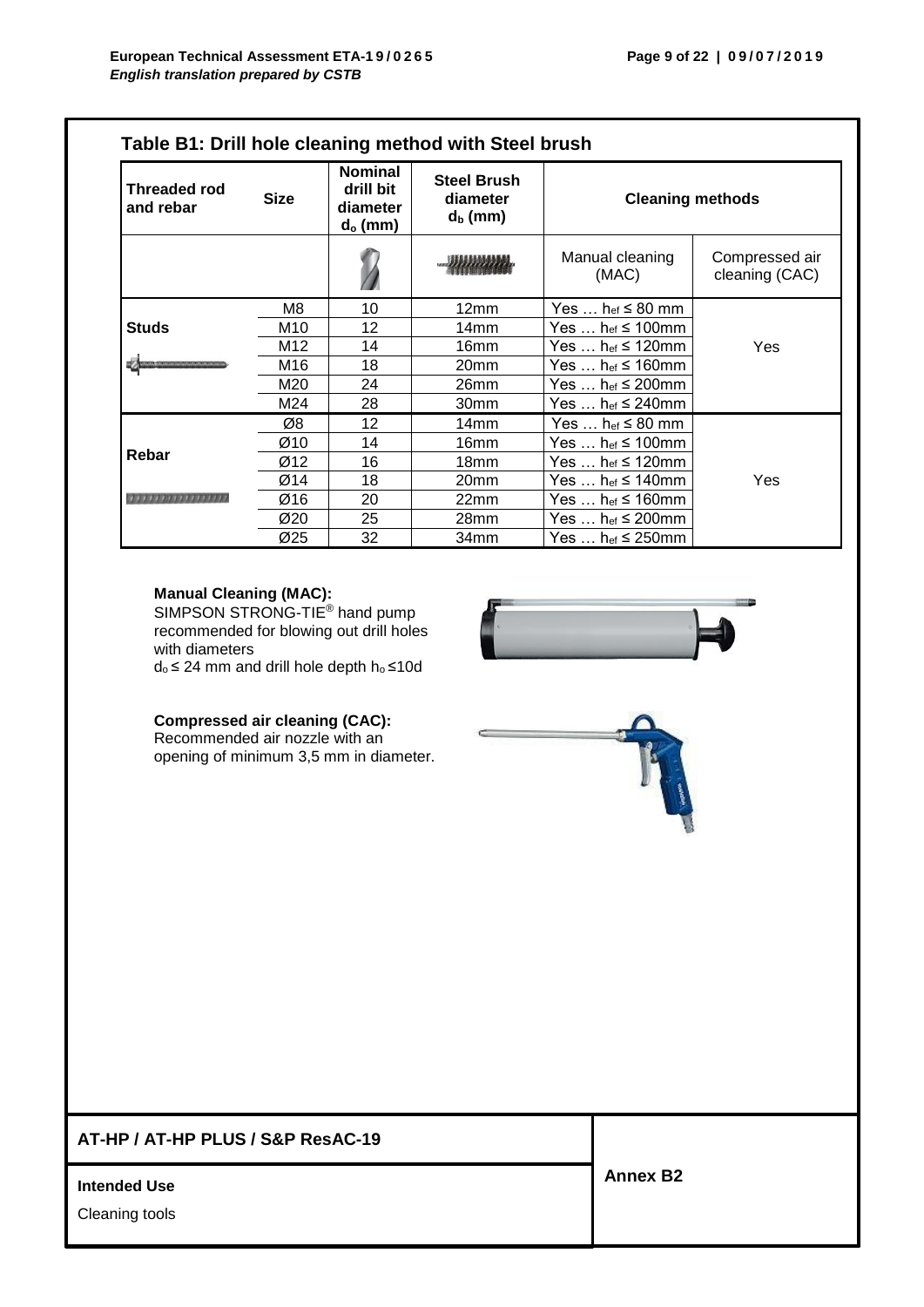| <b>Instructions for use</b>       |                                                                                                                                                                                                                                                             |  |  |
|-----------------------------------|-------------------------------------------------------------------------------------------------------------------------------------------------------------------------------------------------------------------------------------------------------------|--|--|
| <b>Hole drilling</b>              |                                                                                                                                                                                                                                                             |  |  |
|                                   | Drill hole in the substrate to the required embedment depth using the<br>appropriately sized carbide drill bit diameter d <sub>o</sub> (mm).                                                                                                                |  |  |
|                                   | Drill hole cleaning Just before setting an anchor, the drill hole must be free of dust and debris.                                                                                                                                                          |  |  |
|                                   | a) Manual air cleaning (MAC) for all hole diameters $d_0 \le 24$ mm and drill hole depth $h_0 \le 10d$                                                                                                                                                      |  |  |
| X <sub>4</sub>                    | The SIMPSON STRONG-TIE <sup>®</sup> manual pump shall be used for blowing<br>out drill holes up to diameters d <sub>o</sub> ≤ 24mm and embedment depths up to<br>$h_{ef} \leq 10d$ .<br>Blow out at least 4 times from the back of the drill hole, using an |  |  |
|                                   | extension if needed.                                                                                                                                                                                                                                        |  |  |
| "<br>X <sub>4</sub>               | Brush 4 times with the specified brush size (see Table B1) by inserting<br>the SIMPSON STRONG-TIE <sup>®</sup> steel brush to the back of the hole (if<br>needed with an extension) in a twisting motion and removing it.                                   |  |  |
| X <sub>4</sub>                    | Blow out again with manual pump at least 4 times.                                                                                                                                                                                                           |  |  |
|                                   | b) Compressed air cleaning (CAC) for all drill hole diameters $d_0$ and all drill hole depths $h_0$                                                                                                                                                         |  |  |
| X <sub>2</sub>                    | Blow 2 times from the back of the drill hole (if needed with a nozzle<br>extension) over the whole length with oil-free compressed air (min. 6 bar<br>at 6 $m^3/h$ ).                                                                                       |  |  |
| "<br>X <sub>2</sub>               | Brush 2 times with the specified brush size (see Table B1) by inserting<br>the SIMPSON STRONG-TIE <sup>®</sup> steel brush to the back of the drill hole (if<br>needed with an extension) in a twisting motion and removing it.                             |  |  |
| X <sub>2</sub>                    | Blow out again with compressed air at least 2 times.                                                                                                                                                                                                        |  |  |
| AT-HP / AT-HP PLUS / S&P ResAC-19 |                                                                                                                                                                                                                                                             |  |  |
|                                   | <b>Annex B3</b>                                                                                                                                                                                                                                             |  |  |

## **Intended Use**

Installation Instructions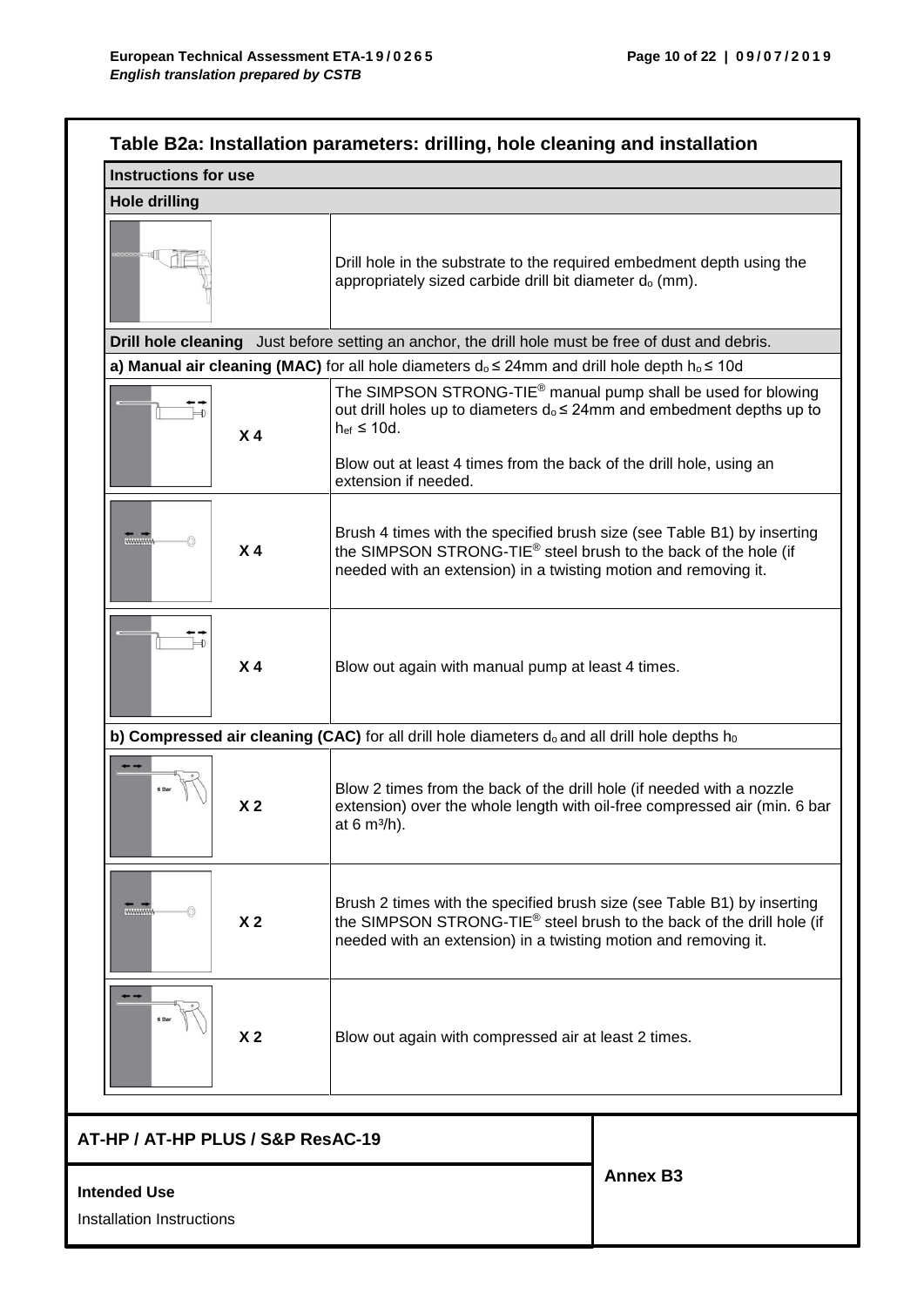## **Table B2b: Installation parameters: drilling, hole cleaning and installation**

| <b>Instructions for use</b> |                                                                                                                                                                                                                                                                                                                                                |
|-----------------------------|------------------------------------------------------------------------------------------------------------------------------------------------------------------------------------------------------------------------------------------------------------------------------------------------------------------------------------------------|
|                             | Remove the threaded cap from the cartridge.                                                                                                                                                                                                                                                                                                    |
|                             | Tightly attach the mixing nozzle. Do not modify the mixer in any way.<br>Make sure the mixing element is inside the mixer. Use only the supplied<br>mixer.                                                                                                                                                                                     |
|                             | Insert the cartridge into the SIMPSON STRONG-TIE <sup>®</sup> dispenser gun.                                                                                                                                                                                                                                                                   |
| х                           | Discard the initial trigger pulls of adhesive. Depending on the size of the<br>cartridge, an initial amount of adhesive mix must be discarded.<br>Discard quantities are - 5cm for 150ml, 300ml & 400ml foil bag - cartridge<br>- 10cm for all other cartridges                                                                                |
|                             | Inject the adhesive starting at the back of the hole, slowly withdrawing the<br>mixer with each trigger pull.<br>Fill holes approximately 2/3 full, to ensure that the annular gap between<br>the anchor and the concrete is filled with adhesive along the embedment<br>depth.<br>Setting control: Excess mortar flows out of the drill hole. |
|                             | Before use, verify that the threaded rod is dry and free of contaminants.<br>Insert the threaded rod in a twisting motion to the required embedment<br>depth during the open gel time tgel has elapsed. The working time tgel is<br>given in Table B3.                                                                                         |
|                             | The anchor can be loaded after the required curing time t <sub>cure</sub> (see Table<br>B3).<br>The applied torque shall not exceed the values $T_{\text{max}}$ given in Table B4.                                                                                                                                                             |

## **AT-HP / AT-HP PLUS / S&P ResAC-19**

#### **Intended Use**

Installation Instructions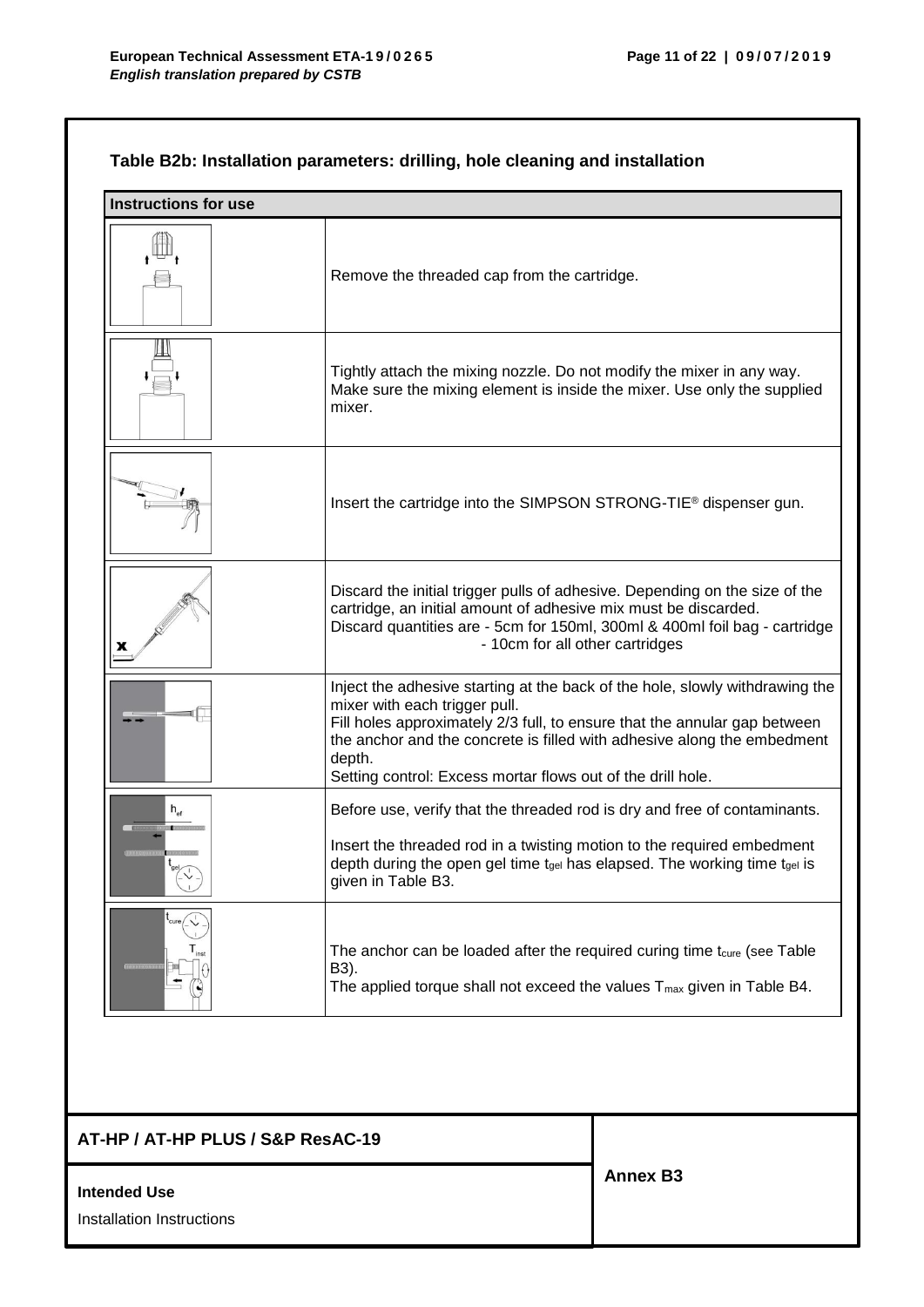## **Table B3: Minimum curing time**

| Minimum base material temperature<br>ሮ° |         | <b>Gel time (working time)</b><br>tael<br>in dry/wet concrete | <b>Cure time</b> |                   |        |        |
|-----------------------------------------|---------|---------------------------------------------------------------|------------------|-------------------|--------|--------|
| $0^{\circ}$                             | $\,<\,$ | Thase material $\leq 5^{\circ}$ C                             |                  |                   | 25 min | 90 min |
| $5^{\circ}$ C                           |         | $\mathsf{T}_{\mathsf{base\ material}}$                        |                  | $< 10^{\circ}$ C  | 17 min | 70 min |
| $10^{\circ}$ C                          | $\prec$ | $\mathsf{T}_{\mathsf{base\ material}}$                        |                  | $~<~20^{\circ}$ C | 12 min | 65 min |
| $20^{\circ}$ C                          | $\,<\,$ | $\mathsf{T}_{\mathsf{base\ material}}$                        |                  | $< 30^{\circ}$ C  | 6 min  | 60 min |
| $30^{\circ}$ C                          |         | $\Gamma_{\text{base material}}$                               | $\lt$            | $40^{\circ}$ C    | 3 min  | 45 min |

The temperature of the bond material must be  $\geq 20^{\circ}$ C

## **AT-HP / AT-HP PLUS / S&P ResAC-19**

#### **Intended Use**

Maximum working and minimum curing times

**Annex B4**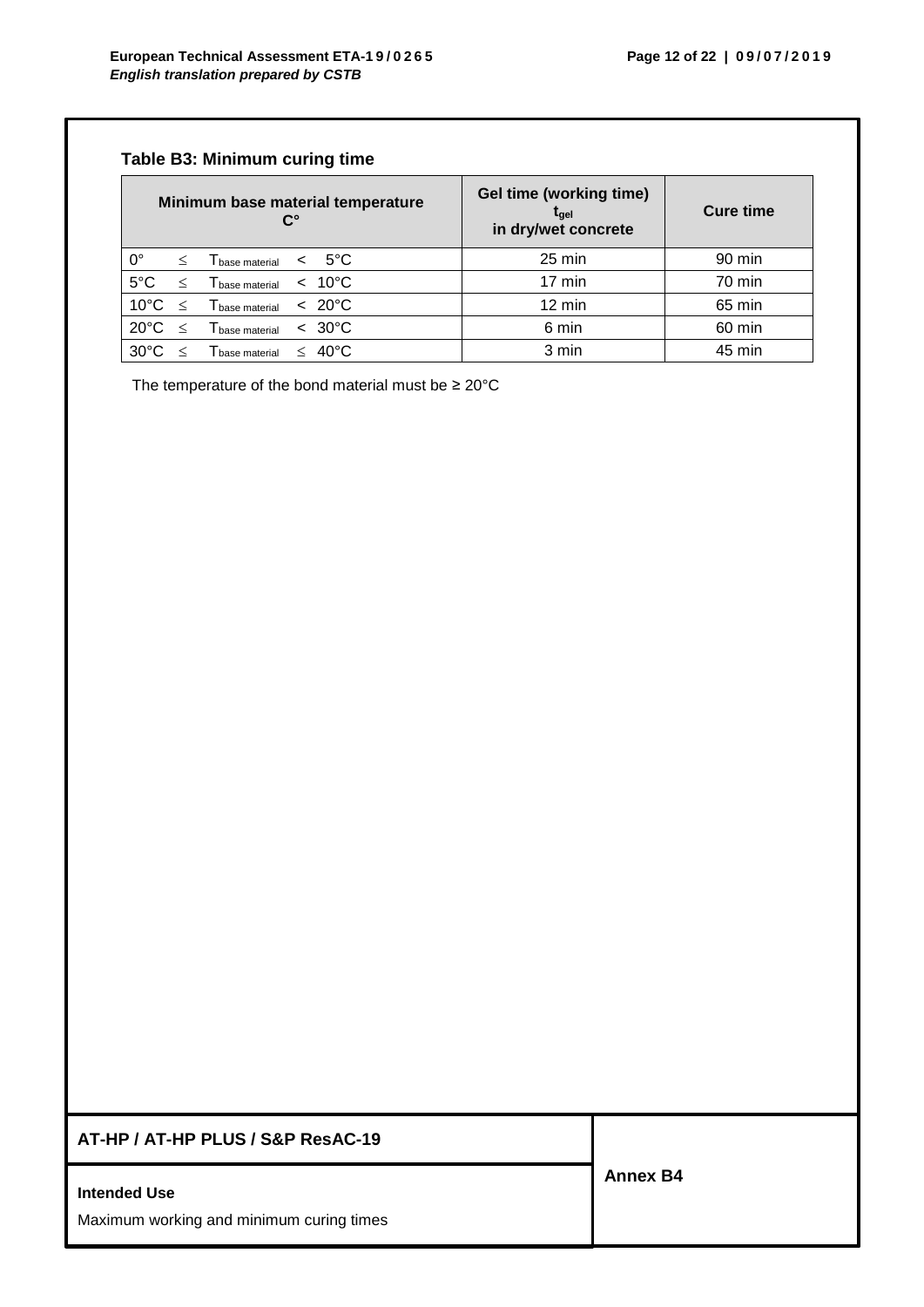depth marking

|  | Table B4: Installation details for anchor rods |  |  |
|--|------------------------------------------------|--|--|
|--|------------------------------------------------|--|--|

| <b>Anchor size</b>                                      |                  |      | M8              | <b>M10</b>                     | M <sub>12</sub> | M <sub>16</sub> | <b>M20</b> | M24 |
|---------------------------------------------------------|------------------|------|-----------------|--------------------------------|-----------------|-----------------|------------|-----|
| Diameter of anchor rod                                  | d                | [mm] | 8               | 10                             | 12              | 16              | 20         | 24  |
| Effective embedment depth hef                           | min              | [mm] | 60              | 60                             | 70              | 80              | 90         | 100 |
| And drill hole depth ho                                 | max              | [mm] | 160             | 200                            | 240             | 320             | 400        | 480 |
| Nominal anchorage depth                                 | $h_{\text{nom}}$ | [mm] | 80              | 90                             | 110             | 125             | 170        | 210 |
| Nominal diameter of drill hole                          | do               | [mm] | 10 <sup>1</sup> | 12                             | 14              | 18              | 24         | 28  |
| Diameter of clearance hole in the fixture <sup>1)</sup> | df               | [mm] | 9               | 12                             | 14              | 18              | 22         | 26  |
| Maximum installation torque                             | $T_{\sf max}$    | [Nm] | 10              | 20                             | 30              | 60              | 90         | 140 |
| Minimum thickness of concrete member                    | $h_{min}$        | [mm] |                 | $hef + 30$ mm<br>$\geq 100$ mm |                 | $hef + 2d_0$    |            |     |
| Minimum spacing                                         | Smin             | [mm] | 40              | 50                             | 60              | 80              | 100        | 120 |
| Minimum edge distance                                   | $C_{min}$        | [mm] | 40              | 50                             | 60              | 80              | 100        | 120 |

1) For larger clearance hole see TR 029 section 1.1 or CEN/TS 1992-4-1 section 1.2.3 Embedment



## **Table B5 - Installation details for rebars**

| <b>Rebar diameter</b>                |                                                                              |      | Ø8  | Ø10 | Ø12 | Ø14 | Ø16 | Ø20 | Ø <sub>25</sub> |
|--------------------------------------|------------------------------------------------------------------------------|------|-----|-----|-----|-----|-----|-----|-----------------|
| Diameter of rebar                    | d                                                                            | [mm] | 8   | 10  | 12  | 14  | 16  | 20  | 25              |
| Effective embedment depth hef        | min                                                                          | [mm] | 60  | 60  | 70  | 75  | 80  | 90  | 100             |
| and drill hole depth ho              | max                                                                          | [mm] | 160 | 200 | 240 | 280 | 320 | 400 | 500             |
| Nominal diameter of drill hole       | $d_{o}$                                                                      | [mm] | 12  | 14  | 16  | 18  | 20  | 25  | 32              |
| Minimum thickness of concrete member | $h_{ef}$ + 30mm<br>$hef + 2d_0$<br>[mm]<br>h <sub>min</sub><br>$\geq 100$ mm |      |     |     |     |     |     |     |                 |
| Minimum spacing                      | Smin                                                                         | [mm] | 40  | 50  | 60  | 70  | 80  | 100 | 125             |
| Minimum edge distance                | $C_{min}$                                                                    | [mm] | 40  | 50  | 60  | 70  | 80  | 100 | 125             |

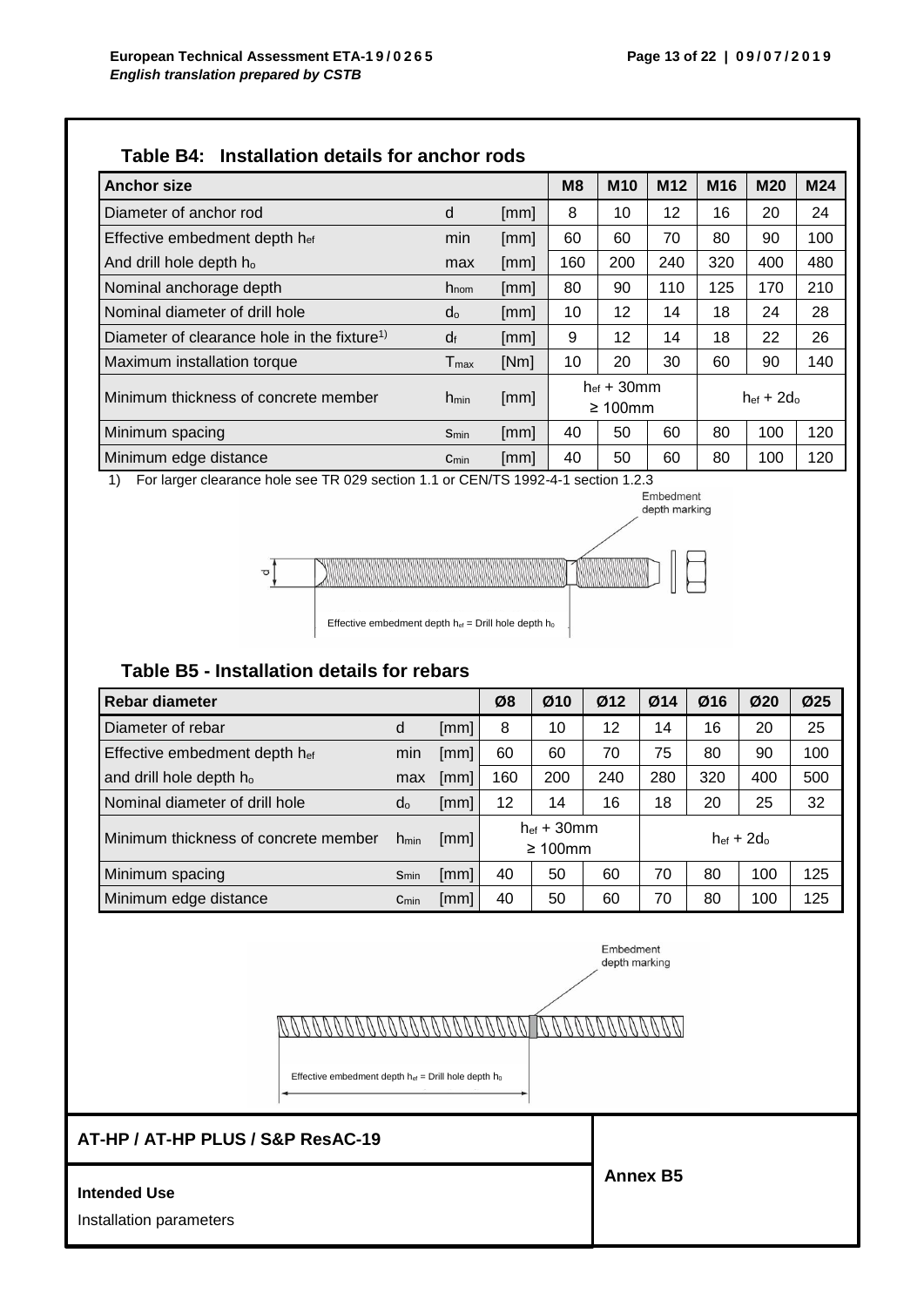|                                                                       | AT-HP / AT-HP PLUS / S&P ResAC-19                                    |                                                                                                                                                                                                                                                                                                                                                                                                                                                                                                                                                                                                                                                                                                                                                                                                                                                                                          | M <sub>8</sub>   | <b>M10</b>       | M12               | M <sub>16</sub> | <b>M20</b>          | M24                         |  |
|-----------------------------------------------------------------------|----------------------------------------------------------------------|------------------------------------------------------------------------------------------------------------------------------------------------------------------------------------------------------------------------------------------------------------------------------------------------------------------------------------------------------------------------------------------------------------------------------------------------------------------------------------------------------------------------------------------------------------------------------------------------------------------------------------------------------------------------------------------------------------------------------------------------------------------------------------------------------------------------------------------------------------------------------------------|------------------|------------------|-------------------|-----------------|---------------------|-----------------------------|--|
| with threaded rods                                                    |                                                                      |                                                                                                                                                                                                                                                                                                                                                                                                                                                                                                                                                                                                                                                                                                                                                                                                                                                                                          |                  |                  |                   |                 |                     |                             |  |
| <b>Steel failure</b>                                                  |                                                                      |                                                                                                                                                                                                                                                                                                                                                                                                                                                                                                                                                                                                                                                                                                                                                                                                                                                                                          |                  |                  |                   |                 |                     |                             |  |
| Characteristic resistance, class 5.8                                  | N <sub>Rk,s</sub>                                                    | [kN]                                                                                                                                                                                                                                                                                                                                                                                                                                                                                                                                                                                                                                                                                                                                                                                                                                                                                     | 18               | 29               | 42                | 79              | 123                 | 177                         |  |
| Characteristic resistance, class 8.8                                  | N <sub>Rk,s</sub>                                                    | [kN]                                                                                                                                                                                                                                                                                                                                                                                                                                                                                                                                                                                                                                                                                                                                                                                                                                                                                     | 29               | 46               | 67                | 126             | 196                 | 282                         |  |
| Partial safety factor                                                 | $\gamma$ Ms, N $^{\text{1}}$ )                                       | $[\cdot]$                                                                                                                                                                                                                                                                                                                                                                                                                                                                                                                                                                                                                                                                                                                                                                                                                                                                                |                  |                  |                   | 1,5             |                     |                             |  |
| Characteristic resistance, class 10.9                                 | N <sub>Rk,s</sub>                                                    | [kN]                                                                                                                                                                                                                                                                                                                                                                                                                                                                                                                                                                                                                                                                                                                                                                                                                                                                                     | 36               | 58               | 84                | 157             | 245                 | 353                         |  |
| Partial safety factor                                                 | $\gamma$ Ms, N $^{\text{1}}$ )                                       | $[\cdot] % \centering \includegraphics[width=0.9\textwidth]{images/TrDiS/N-Architecture.png} % \caption{The first two different values of $N$ in the \mbox{thick}, $N=100$ and $N=100$ and $N=100$ and $N=100$ and $N=100$ and $N=100$ and $N=100$ and $N=100$ and $N=100$ and $N=100$ and $N=100$ and $N=100$ and $N=100$ and $N=100$ and $N=100$ and $N=100$ and $N=100$ and $N=100$ and $N=100$ and $N=100$ and $N=100$$                                                                                                                                                                                                                                                                                                                                                                                                                                                              |                  |                  |                   | 1.4             |                     |                             |  |
| Characteristic resistance, A4-70                                      | $N_{\rm Rk,s}$                                                       | [kN]                                                                                                                                                                                                                                                                                                                                                                                                                                                                                                                                                                                                                                                                                                                                                                                                                                                                                     | 26               | 41               | 59                | 110             | 172                 | 247                         |  |
| Partial safety factor                                                 | $\gamma$ <sub>Ms,N</sub> <sup>1</sup> )                              | $[\cdot]$                                                                                                                                                                                                                                                                                                                                                                                                                                                                                                                                                                                                                                                                                                                                                                                                                                                                                |                  |                  |                   | 1,87            |                     |                             |  |
| Characteristic resistance, HCR                                        | N <sub>Rk,s</sub>                                                    | [kN]                                                                                                                                                                                                                                                                                                                                                                                                                                                                                                                                                                                                                                                                                                                                                                                                                                                                                     | 29               | 46               | 67                | 126             | 196                 | 247                         |  |
| Partial safety factor                                                 | $\gamma$ Ms, N <sup>1)</sup>                                         | $[\cdot] % \centering \includegraphics[width=0.9\columnwidth]{figures/fig_10.pdf} \caption{The graph $\mathcal{N}_1$ is a function of the input and the input $n$. The graph $\mathcal{N}_2$ is a function of the input $n$.} \label{fig:1}$                                                                                                                                                                                                                                                                                                                                                                                                                                                                                                                                                                                                                                             |                  |                  | 1,5               |                 |                     | 2,1                         |  |
| <b>Combined Pull-out and Concrete cone failure</b>                    |                                                                      |                                                                                                                                                                                                                                                                                                                                                                                                                                                                                                                                                                                                                                                                                                                                                                                                                                                                                          |                  |                  |                   |                 |                     |                             |  |
| Diameter of threaded rod                                              | d                                                                    | [mm]                                                                                                                                                                                                                                                                                                                                                                                                                                                                                                                                                                                                                                                                                                                                                                                                                                                                                     | 8                | 10               | 12                | 16              | 20                  | 24                          |  |
| Characteristic bond resistance in uncracked concrete C20/25           |                                                                      |                                                                                                                                                                                                                                                                                                                                                                                                                                                                                                                                                                                                                                                                                                                                                                                                                                                                                          |                  |                  |                   |                 |                     |                             |  |
| Temperature range $1^{2}$ : 40°C/24°C                                 | $T_{\mathsf{Rk},\mathsf{ucr}}$                                       | [N/mm <sup>2</sup> ]                                                                                                                                                                                                                                                                                                                                                                                                                                                                                                                                                                                                                                                                                                                                                                                                                                                                     | 10,0             | 9,5              | 9,0               | 8,0             | 7,5                 | 7,0                         |  |
| Temperature range II <sup>2)</sup> : 80°C/50°C                        | $TRk,$ ucr                                                           | [N/mm <sup>2</sup> ]                                                                                                                                                                                                                                                                                                                                                                                                                                                                                                                                                                                                                                                                                                                                                                                                                                                                     | 9,0              | 8,0              | 7,5               | 7,0             | 6,5                 | 6,0                         |  |
|                                                                       |                                                                      | C30/37                                                                                                                                                                                                                                                                                                                                                                                                                                                                                                                                                                                                                                                                                                                                                                                                                                                                                   |                  |                  |                   | 1,12            |                     |                             |  |
| Increasing factor for TRk,p<br>$\mathsf{Wc}$<br>in uncracked concrete |                                                                      | C40/50                                                                                                                                                                                                                                                                                                                                                                                                                                                                                                                                                                                                                                                                                                                                                                                                                                                                                   |                  |                  |                   | 1,23            |                     |                             |  |
|                                                                       |                                                                      | C50/60                                                                                                                                                                                                                                                                                                                                                                                                                                                                                                                                                                                                                                                                                                                                                                                                                                                                                   |                  |                  |                   | 1,30            |                     |                             |  |
| Characteristic bond resistance in cracked concrete C20/25             |                                                                      |                                                                                                                                                                                                                                                                                                                                                                                                                                                                                                                                                                                                                                                                                                                                                                                                                                                                                          |                  |                  |                   |                 |                     |                             |  |
| Temperature range $1^2$ : 40°C/24°C                                   | TRk, cr                                                              | $[N/mm^2]$                                                                                                                                                                                                                                                                                                                                                                                                                                                                                                                                                                                                                                                                                                                                                                                                                                                                               | $-5)$            | $-5)$            | 3,5               | 3,5             | $-5)$               | $-5)$                       |  |
| Temperature range II $^{2)}$ : 80°C/50°C                              | $\tau_{\text{Rk,cr}}$                                                | [N/mm <sup>2</sup> ]                                                                                                                                                                                                                                                                                                                                                                                                                                                                                                                                                                                                                                                                                                                                                                                                                                                                     | $-5)$            | $-5)$            | 3,0               | 3,0             | $-5)$               | $-5)$                       |  |
|                                                                       |                                                                      | C30/37                                                                                                                                                                                                                                                                                                                                                                                                                                                                                                                                                                                                                                                                                                                                                                                                                                                                                   |                  |                  |                   | 1,04            |                     |                             |  |
| Increasing factor for TRK,p<br>in cracked concrete                    | $\mathsf{W}_{\mathsf{C}}$                                            | C40/50                                                                                                                                                                                                                                                                                                                                                                                                                                                                                                                                                                                                                                                                                                                                                                                                                                                                                   | 1,07             |                  |                   |                 |                     |                             |  |
|                                                                       |                                                                      | C50/60                                                                                                                                                                                                                                                                                                                                                                                                                                                                                                                                                                                                                                                                                                                                                                                                                                                                                   |                  |                  |                   | 1,09            |                     |                             |  |
| Splitting failure <sup>2)</sup>                                       |                                                                      |                                                                                                                                                                                                                                                                                                                                                                                                                                                                                                                                                                                                                                                                                                                                                                                                                                                                                          |                  |                  |                   |                 |                     |                             |  |
|                                                                       |                                                                      | $h / h_{\text{ef}}^{3} \ge 2.0$                                                                                                                                                                                                                                                                                                                                                                                                                                                                                                                                                                                                                                                                                                                                                                                                                                                          | $1,0 h_{ef}$     |                  | $h/h_{\text{ef}}$ |                 |                     |                             |  |
|                                                                       |                                                                      |                                                                                                                                                                                                                                                                                                                                                                                                                                                                                                                                                                                                                                                                                                                                                                                                                                                                                          |                  |                  | 2,0               |                 |                     |                             |  |
| Edge distance c <sub>cr,sp</sub> [mm] for                             |                                                                      | $2,0 > h / h_{\text{ef}}^{3} > 1,3$                                                                                                                                                                                                                                                                                                                                                                                                                                                                                                                                                                                                                                                                                                                                                                                                                                                      | 4,6 hef - 1,8 h  |                  | 1,3               |                 |                     |                             |  |
|                                                                       |                                                                      |                                                                                                                                                                                                                                                                                                                                                                                                                                                                                                                                                                                                                                                                                                                                                                                                                                                                                          |                  |                  |                   |                 |                     |                             |  |
|                                                                       |                                                                      | $h / h_{ef}^{3} \le 1.3$                                                                                                                                                                                                                                                                                                                                                                                                                                                                                                                                                                                                                                                                                                                                                                                                                                                                 | 2,26 hef         |                  |                   |                 |                     | $\mathbf{c}_{\text{cr,sp}}$ |  |
|                                                                       |                                                                      | [mm]                                                                                                                                                                                                                                                                                                                                                                                                                                                                                                                                                                                                                                                                                                                                                                                                                                                                                     |                  |                  |                   | $1,0 h_{ef}$    | $2,26 \cdot h_{ef}$ |                             |  |
| Spacing<br>Partial safety factor                                      | $S_{cr,sp}$                                                          |                                                                                                                                                                                                                                                                                                                                                                                                                                                                                                                                                                                                                                                                                                                                                                                                                                                                                          |                  |                  |                   | 2 Ccr,sp        |                     |                             |  |
|                                                                       | $\gamma_{\text{Mp}} = \gamma_{\text{Mc}} = \gamma_{\text{Msp}}^{-1}$ | $[\cdot] % \centering \includegraphics[width=0.9\textwidth]{images/TrDiM-Architecture.png} % \caption{The first two different values of $S$ and $S$ are shown in the left, the first two different values of $S$ and $S$ are shown in the right, and the second two different values of $S$ are shown in the right, and the second two different values of $S$ are shown in the right, and the second two different values of $S$ are shown in the right, and the third two different values of $S$ are shown in the right, and the third two different values of $S$ are shown in the right, and the third two different values of $S$ are shown in the right, and the third two different values of $S$ are shown in the right, and the third two different values of $S$ are shown in the right, and the third two different values of $S$ are shown in the right, and the third two$ | 1,5 <sup>4</sup> | 1,5 <sup>4</sup> | 1,5 <sup>4</sup>  | $1,5^{4}$       | 1,5 <sup>4</sup>    | 1,5 <sup>4</sup>            |  |

## **AT-HP / AT-HP PLUS / S&P ResAC-19**

## **Design according to TR 029**

Characteristic resistance under tension loads for threaded rods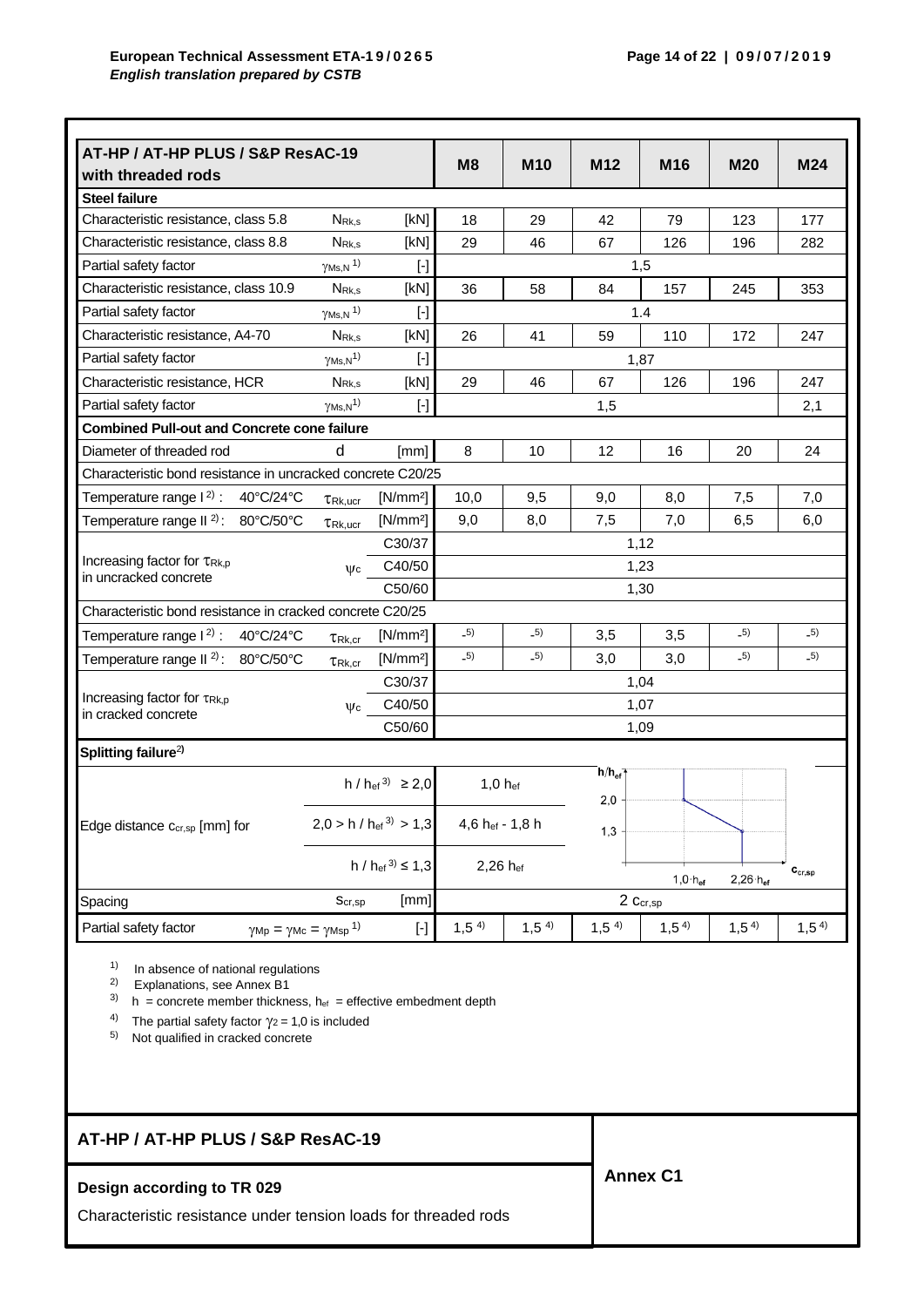| AT-HP / AT-HP PLUS / S&P ResAC-19<br>with rebar                                 |                                     |                                    | Ø8        | Ø10             | Ø12               | Ø14       | Ø16                       | Ø20                 | Ø25                         |  |  |
|---------------------------------------------------------------------------------|-------------------------------------|------------------------------------|-----------|-----------------|-------------------|-----------|---------------------------|---------------------|-----------------------------|--|--|
| Steel failure rebar                                                             |                                     |                                    |           |                 |                   |           |                           |                     |                             |  |  |
| Characteristic resistance<br>for rebar B500B acc. to DIN 488 <sup>1)</sup>      | N <sub>Rk.s</sub>                   | [KN]                               | 28        | 43              | 62                | 85        | 111                       | 173                 | 270                         |  |  |
| Partial safety factor<br>for rebar B500B acc. to DIN 488 <sup>2)</sup>          | $\gamma$ Ms, N $^{3)}$              | $[\cdot]$                          |           |                 |                   | 1,4       |                           |                     |                             |  |  |
| <b>Combined Pull-out and Concrete cone failure</b>                              |                                     |                                    |           |                 |                   |           |                           |                     |                             |  |  |
| Diameter of rebar                                                               | d                                   | [mm]                               | 8         | 10              | 12                | 14        | 16                        | 20                  | 25                          |  |  |
| Characteristic bond resistance in uncracked concrete C20/25                     |                                     |                                    |           |                 |                   |           |                           |                     |                             |  |  |
| Temperature range I 4):<br>40°C/24°C                                            | $TRk,$ ucr                          | $[N/mm^2]$                         | 7,0       | 7,5             | 7,0               | 7,0       | 6,5                       | 6,5                 | 6,0                         |  |  |
| Temperature range II 4):<br>80°C/50°C                                           | $\tau_{\rm Rk, ucr}$                | $[N/mm^2]$                         | 6.5       | 6.5             | 6,0               | 6,0       | 6,0                       | 5,5                 | 5,5                         |  |  |
|                                                                                 |                                     | C30/37                             | 1,12      |                 |                   |           |                           |                     |                             |  |  |
| Increasing factor for $\tau_{\text{Rk,p}}$                                      | $\psi$ c                            | C40/50                             | 1,23      |                 |                   |           |                           |                     |                             |  |  |
| in uncracked concrete                                                           |                                     | C50/60                             | 1,30      |                 |                   |           |                           |                     |                             |  |  |
| <b>Splitting failure</b>                                                        |                                     |                                    |           |                 |                   |           |                           |                     |                             |  |  |
|                                                                                 |                                     | h / $h_{\text{ef}}^{5}$ $\geq 2.0$ |           | 1,0 hef         | $h/h_{ef}$<br>2,0 |           |                           |                     |                             |  |  |
| Edge distance Ccr,sp [mm] for                                                   | $2,0 > h / h_{\text{ef}}^{5} > 1,3$ |                                    |           | 4,6 hef - 1,8 h | 1,3               |           |                           |                     |                             |  |  |
|                                                                                 |                                     | h / h <sub>ef</sub> $5 \le 1,3$    |           | 2,26 hef        |                   |           | $1,0 \cdot h_{\text{ef}}$ | $2,26 \cdot h_{ef}$ | $\mathbf{c}_{\text{cr,sp}}$ |  |  |
| Spacing                                                                         | Scr, sp                             | [mm]                               |           |                 |                   | 2 Ccr,sp  |                           |                     |                             |  |  |
| Partial safety factor<br>$\gamma$ Mp = $\gamma$ Mc = $\gamma$ Msp <sup>3)</sup> |                                     | $\lbrack \cdot \rbrack$            | $1,8^{6}$ | $1,8^{6}$       | $1,8^{6}$         | $1,8^{6}$ | $1,8^{6}$                 | $1,8^{6}$           | $1,8^{6}$                   |  |  |

<sup>1)</sup> The characteristic tension resistance N<sub>Rk,s</sub> for rebars that do not fulfill the requirements acc. DIN 488 shall be calculated acc. Technical Report TR 029, Equation (5.1).

<sup>2)</sup> The partial safety factor  $\gamma_{Ms,N}$  for rebars that do not fulfill the requirements acc. DIN 488 shall be calculated acc. Technical Report TR 029, Equation (3.3a).

<sup>3)</sup> In absence of national regulations

4) Explanation see Annex B1

<sup>5)</sup> h = concrete member thickness, h<sub>ef</sub> = effective embedment depth

<sup>6)</sup> The partial safety factor  $\gamma_2 = 1,2$  is included.

## **AT-HP / AT-HP PLUS / S&P ResAC-19**

#### **Design according to TR 029**

Characteristic resistance under tension loads for rebars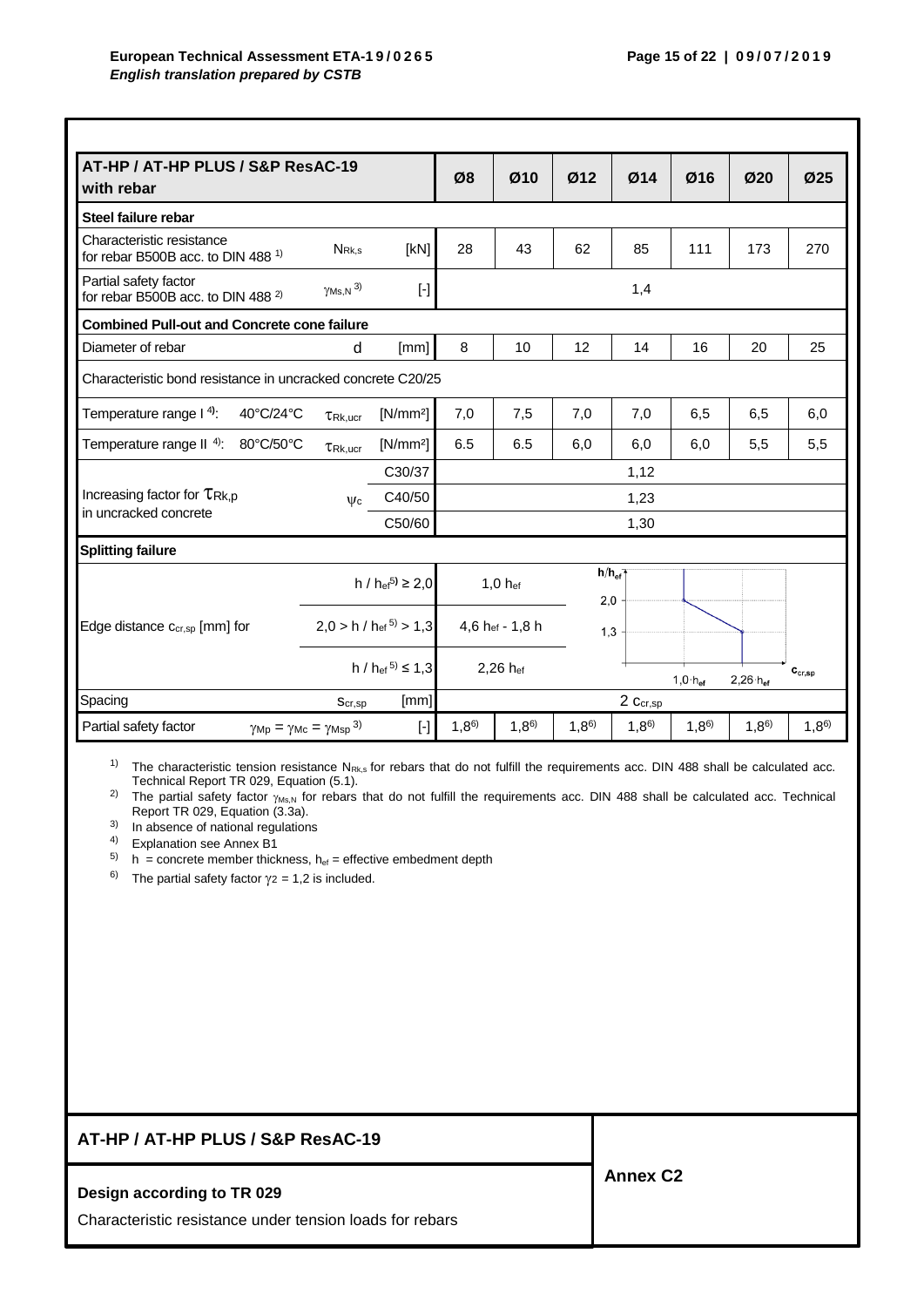| AT-HP / AT-HP PLUS / S&P ResAC-19<br>with threaded rods                                    |                              |                                                                                                                                                                                                                                                                                                                                                                                                                                                                                                                                                                                                                                                                                                                                                                                  | M8        | M <sub>10</sub> | M <sub>12</sub> | M <sub>16</sub>  | <b>M20</b> | M24  |
|--------------------------------------------------------------------------------------------|------------------------------|----------------------------------------------------------------------------------------------------------------------------------------------------------------------------------------------------------------------------------------------------------------------------------------------------------------------------------------------------------------------------------------------------------------------------------------------------------------------------------------------------------------------------------------------------------------------------------------------------------------------------------------------------------------------------------------------------------------------------------------------------------------------------------|-----------|-----------------|-----------------|------------------|------------|------|
| Steel failure without lever arm                                                            |                              |                                                                                                                                                                                                                                                                                                                                                                                                                                                                                                                                                                                                                                                                                                                                                                                  |           |                 |                 |                  |            |      |
| Characteristic resistance, class 5.8                                                       | <b>VRK.s</b>                 | [kN]                                                                                                                                                                                                                                                                                                                                                                                                                                                                                                                                                                                                                                                                                                                                                                             | 9         | 15              | 21              | 39               | 61         | 88   |
| Characteristic resistance, class 8.8                                                       | V <sub>Rk.s</sub>            | [kN]                                                                                                                                                                                                                                                                                                                                                                                                                                                                                                                                                                                                                                                                                                                                                                             | 15        | 23              | 34              | 63               | 98         | 141  |
| Characteristic resistance, class 10.9                                                      | <b>VRK.s</b>                 | [kN]                                                                                                                                                                                                                                                                                                                                                                                                                                                                                                                                                                                                                                                                                                                                                                             | 18        | 29              | 42              | 79               | 123        | 156  |
| Characteristic resistance, A4-70                                                           | V <sub>Rk,s</sub>            | [kN]                                                                                                                                                                                                                                                                                                                                                                                                                                                                                                                                                                                                                                                                                                                                                                             | 13        | 20              | 30              | 55               | 86         | 124  |
| Characteristic resistance, HCR                                                             | V <sub>Rk.s</sub>            | [kN]                                                                                                                                                                                                                                                                                                                                                                                                                                                                                                                                                                                                                                                                                                                                                                             | 15        | 23              | 34              | 63               | 98         | 124  |
| Steel failure with lever arm                                                               |                              |                                                                                                                                                                                                                                                                                                                                                                                                                                                                                                                                                                                                                                                                                                                                                                                  |           |                 |                 |                  |            |      |
| Characteristic resistance, class 5.8                                                       | $M^0$ <sub>Rk,s</sub>        | [Nm]                                                                                                                                                                                                                                                                                                                                                                                                                                                                                                                                                                                                                                                                                                                                                                             | 19        | 37              | 66              | 167              | 326        | 561  |
| Characteristic resistance, class 8.8                                                       | $M^0$ <sub>Rk.s</sub>        | [Nm]                                                                                                                                                                                                                                                                                                                                                                                                                                                                                                                                                                                                                                                                                                                                                                             | 30        | 60              | 105             | 266              | 519        | 898  |
| Characteristic resistance, class 10.9                                                      | $M^0$ Rk,s                   | [Nm]                                                                                                                                                                                                                                                                                                                                                                                                                                                                                                                                                                                                                                                                                                                                                                             | 38        | 75              | 131             | 333              | 649        | 893  |
| Characteristic resistance, A4-70                                                           | $M^0$ <sub>Rk.s</sub>        | [Nm]                                                                                                                                                                                                                                                                                                                                                                                                                                                                                                                                                                                                                                                                                                                                                                             | 26        | 53              | 92              | 233              | 454        | 786  |
| Characteristic resistance, HCR                                                             | $M^0$ <sub>Rk,s</sub>        | [Nm]                                                                                                                                                                                                                                                                                                                                                                                                                                                                                                                                                                                                                                                                                                                                                                             | 30        | 60              | 105             | 266              | 519        | 786  |
| Partial safety factor steel failure                                                        |                              |                                                                                                                                                                                                                                                                                                                                                                                                                                                                                                                                                                                                                                                                                                                                                                                  |           |                 |                 |                  |            |      |
| grade 5.8 or 8.8                                                                           | $\gamma$ Ms, $v^{1}$         | $[$                                                                                                                                                                                                                                                                                                                                                                                                                                                                                                                                                                                                                                                                                                                                                                              |           |                 |                 | 1,25             |            |      |
| grade 10.9                                                                                 | $\gamma$ Ms, V <sup>1)</sup> | $[$                                                                                                                                                                                                                                                                                                                                                                                                                                                                                                                                                                                                                                                                                                                                                                              |           |                 |                 | 1,50             |            |      |
| A4-70                                                                                      | $\gamma$ Ms, V <sup>1</sup>  | $[\cdot]$                                                                                                                                                                                                                                                                                                                                                                                                                                                                                                                                                                                                                                                                                                                                                                        |           |                 |                 | 1,56             |            |      |
| <b>HCR</b>                                                                                 | $\gamma$ Ms, V <sup>1)</sup> | $[\cdot] % \centering \includegraphics[width=0.9\textwidth]{images/TrDiS/N-Architecture.png} % \caption{The first two different values of $N$ in the \mbox{thick model} and the second two different values of $N$ in the \mbox{thick model} and the second two different values of $N$ in the \mbox{thick model} and the second two different values of $N$ in the \mbox{thick model} and the second two different values of $N$ in the \mbox{thick model} and the second two different values of $N$ in the \mbox{thick model} and the third two different values of $N$ in the \mbox{thick model} and the third two different values of $N$ in the \mbox{thick model} and the third two different values of $N$ in the \mbox{thick model} and the third two different values$ |           |                 | 1,25            |                  |            | 1,75 |
| Concrete pryout failure                                                                    |                              |                                                                                                                                                                                                                                                                                                                                                                                                                                                                                                                                                                                                                                                                                                                                                                                  |           |                 |                 |                  |            |      |
| Factor in equation (5.7) of Technical<br>Report TR 029 for the design of<br>bonded anchors | k                            | $[\cdot]$                                                                                                                                                                                                                                                                                                                                                                                                                                                                                                                                                                                                                                                                                                                                                                        | 2         |                 |                 |                  |            |      |
| Partial safety factor                                                                      | $\gamma$ Mcp <sup>1)</sup>   | $[$                                                                                                                                                                                                                                                                                                                                                                                                                                                                                                                                                                                                                                                                                                                                                                              | $1,5^{2}$ |                 |                 |                  |            |      |
| Concrete edge failure <sup>3)</sup>                                                        |                              |                                                                                                                                                                                                                                                                                                                                                                                                                                                                                                                                                                                                                                                                                                                                                                                  |           |                 |                 |                  |            |      |
| Partial safety factor                                                                      | $\gamma$ Mc <sup>1)</sup>    | $[$                                                                                                                                                                                                                                                                                                                                                                                                                                                                                                                                                                                                                                                                                                                                                                              |           |                 |                 | 1,5 <sup>2</sup> |            |      |

1) In absence of national regulations

<sup>2)</sup> The partial safety factor  $\gamma_{2}= 1.0$  is included

3) Concrete edge failure see chapter 5.2.3.4 of Technical Report TR 029

| AT-HP / AT-HP PLUS / S&P ResAC-19                                                           |                 |
|---------------------------------------------------------------------------------------------|-----------------|
| Design according to TR 029<br>Characteristic resistance under shear loads for threaded rods | <b>Annex C3</b> |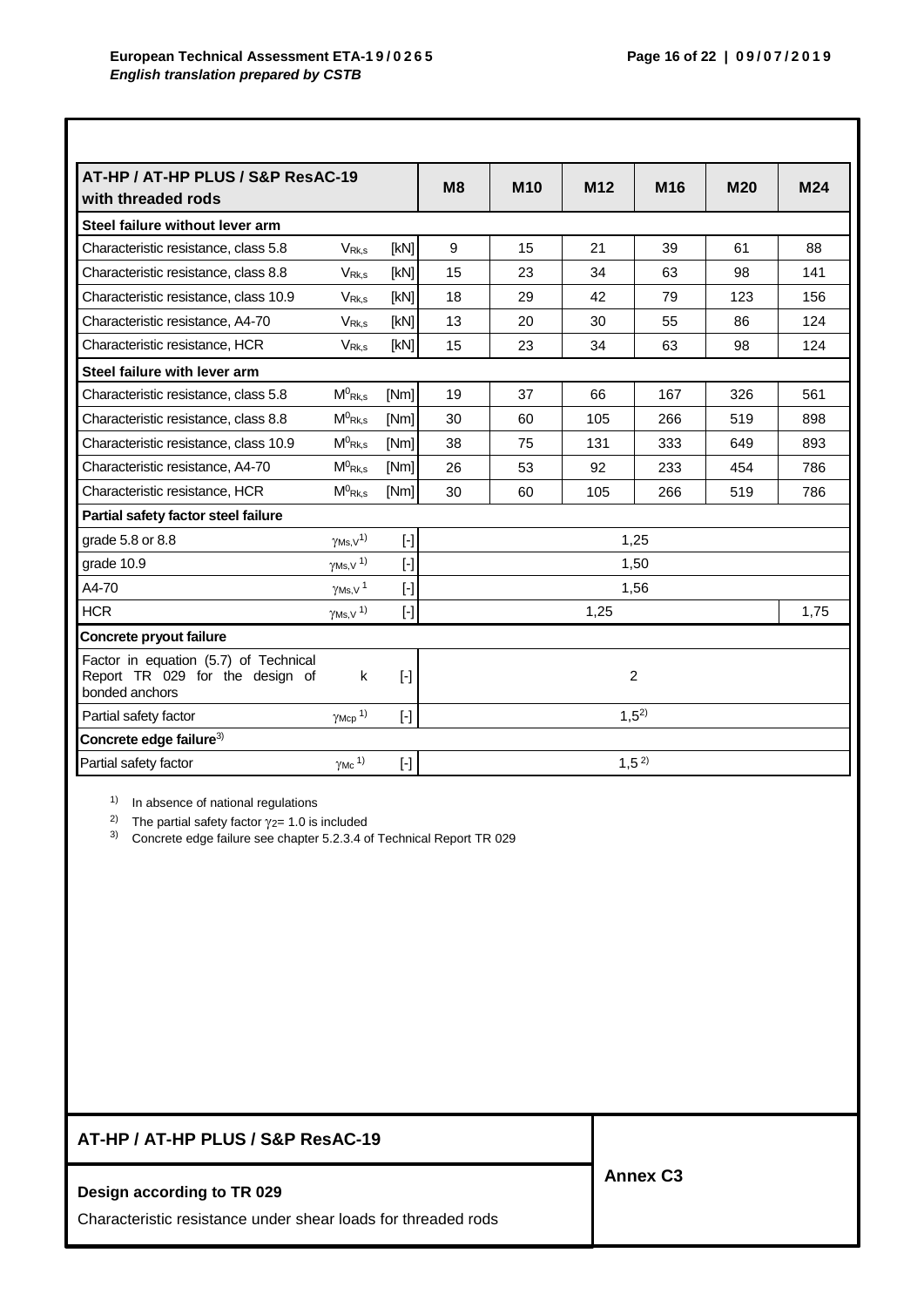| AT-HP / AT-HP PLUS / S&P ResAC-19<br>with rebar                                            |                           |                                                                                                                                                                                                                                                                                                                                                                                                                                                                                                                                                                                                                                                                                                                                                                                                                                                                                          | Ø8        | Ø10 | Ø12 | Ø14       | Ø16 | Ø20 | Ø <sub>25</sub> |
|--------------------------------------------------------------------------------------------|---------------------------|------------------------------------------------------------------------------------------------------------------------------------------------------------------------------------------------------------------------------------------------------------------------------------------------------------------------------------------------------------------------------------------------------------------------------------------------------------------------------------------------------------------------------------------------------------------------------------------------------------------------------------------------------------------------------------------------------------------------------------------------------------------------------------------------------------------------------------------------------------------------------------------|-----------|-----|-----|-----------|-----|-----|-----------------|
| Steel failure without lever arm                                                            |                           |                                                                                                                                                                                                                                                                                                                                                                                                                                                                                                                                                                                                                                                                                                                                                                                                                                                                                          |           |     |     |           |     |     |                 |
| Characteristic shear resistance<br>for rebar B500B acc. to DIN $4881$                      | V <sub>Rk.s</sub>         | [kN]                                                                                                                                                                                                                                                                                                                                                                                                                                                                                                                                                                                                                                                                                                                                                                                                                                                                                     | 14        | 22  | 31  | 42        | 55  | 86  | 135             |
| Partial safety factor<br>for rebar B500B acc. to DIN 488 <sup>2)</sup>                     | $\gamma$ Ms, $v^{3}$      | $[\cdot]$                                                                                                                                                                                                                                                                                                                                                                                                                                                                                                                                                                                                                                                                                                                                                                                                                                                                                |           |     |     | 1,5       |     |     |                 |
| Steel failure with lever arm                                                               |                           |                                                                                                                                                                                                                                                                                                                                                                                                                                                                                                                                                                                                                                                                                                                                                                                                                                                                                          |           |     |     |           |     |     |                 |
| Characteristic shear resistance<br>for rebar B500B acc. to DIN $488^{4}$                   | $M^0$ Rk,s                | [Nm]                                                                                                                                                                                                                                                                                                                                                                                                                                                                                                                                                                                                                                                                                                                                                                                                                                                                                     | 33        | 65  | 112 | 178       | 265 | 518 | 1012            |
| Partial safety factor<br>for rebar B500B acc. to DIN 488 $3$                               | $\gamma$ Ms, V $^{3)}$    | $[\cdot] % \centering \includegraphics[width=0.9\textwidth]{images/TrDiM-Architecture.png} % \caption{The first two different values of $S$ and $S$ are shown in the left, the first two different values of $S$ and $S$ are shown in the right, and the second two different values of $S$ are shown in the right, and the second two different values of $S$ are shown in the right, and the second two different values of $S$ are shown in the right, and the third two different values of $S$ are shown in the right, and the third two different values of $S$ are shown in the right, and the third two different values of $S$ are shown in the right, and the third two different values of $S$ are shown in the right, and the third two different values of $S$ are shown in the right, and the third two different values of $S$ are shown in the right, and the third two$ |           |     |     | 1,5       |     |     |                 |
| Concrete pryout failure                                                                    |                           |                                                                                                                                                                                                                                                                                                                                                                                                                                                                                                                                                                                                                                                                                                                                                                                                                                                                                          |           |     |     |           |     |     |                 |
| Factor in equation (5.7) of Technical<br>Report TR 029 for the design of<br>bonded anchors | k                         | $[\cdot]$                                                                                                                                                                                                                                                                                                                                                                                                                                                                                                                                                                                                                                                                                                                                                                                                                                                                                |           |     |     | 2,0       |     |     |                 |
| Partial safety factor                                                                      | $\gamma$ Mcp $^{3)}$      | $[\cdot]$                                                                                                                                                                                                                                                                                                                                                                                                                                                                                                                                                                                                                                                                                                                                                                                                                                                                                | $1,5^{5}$ |     |     |           |     |     |                 |
| Concrete edge failure <sup>6)</sup>                                                        |                           |                                                                                                                                                                                                                                                                                                                                                                                                                                                                                                                                                                                                                                                                                                                                                                                                                                                                                          |           |     |     |           |     |     |                 |
| Partial safety factor                                                                      | $\gamma$ Mc <sup>3)</sup> | $[ - ]$                                                                                                                                                                                                                                                                                                                                                                                                                                                                                                                                                                                                                                                                                                                                                                                                                                                                                  |           |     |     | $1,5^{5}$ |     |     |                 |

<sup>1)</sup> The characteristic shear resistance  $V_{Rk,s}$  for rebars that do not fulfill the requirements acc. DIN 488 shall be calculated acc. Technical Report TR 029, Equation 5.5 or 5.6.

<sup>2)</sup> The partial safety factor  $\gamma_{\text{Ms,N}}$  for rebars that do not fulfill the requirements acc. DIN 488 shall be calculated acc. Technical Report TR 029, Equation 3.3b or 3.3c.

3) In absence of national regulations

<sup>4)</sup> The characteristic bending resistance M<sup>o</sup><sub>Rk,s</sub> for rebars that do not fulfill the requirements acc. DIN 488 shall be calculated acc. Technical Report TR 029, Equation (5.6b).

<sup>5)</sup> The partial safety factor  $\gamma$  *z* = 1,0 is included.<br><sup>6)</sup> Concrete edge failure see chapter 5 2 3 4 of

6) Concrete edge failure see chapter 5.2.3.4 of Technical Report TR 029

## **AT-HP / AT-HP PLUS / S&P ResAC-19**

#### **Design according to TR 029**

Characteristic resistance under shear loads for rebars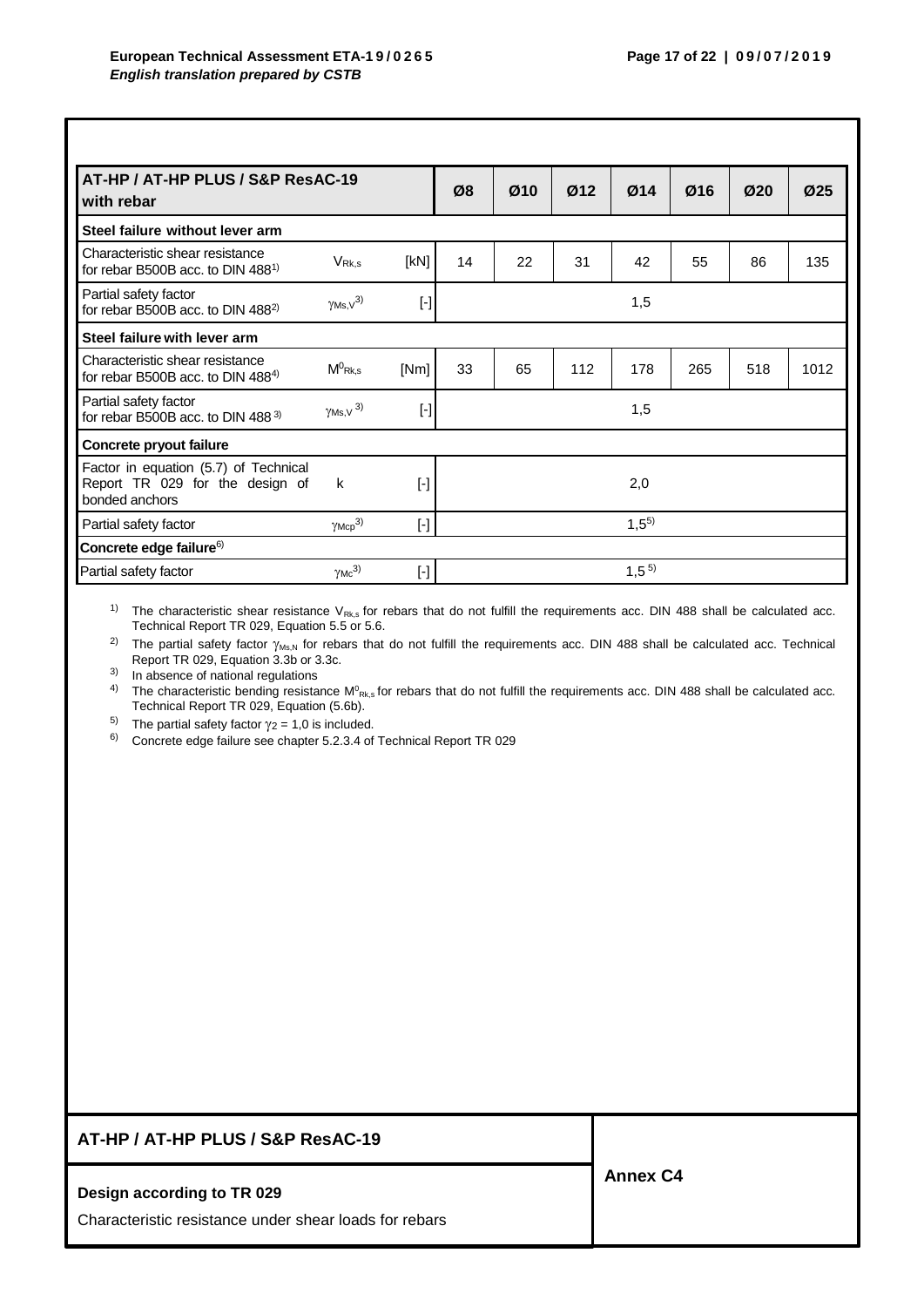| AT-HP / AT-HP PLUS / S&P ResAC-19                           |                                                        |                                                                                                                                                                                                                                                                                                                                                                                                                                                                                                                                                                                                                                                                                                                                                                                  | M <sub>8</sub>   | <b>M10</b>       | M <sub>12</sub>                       | M16              | <b>M20</b>       | M24                         |
|-------------------------------------------------------------|--------------------------------------------------------|----------------------------------------------------------------------------------------------------------------------------------------------------------------------------------------------------------------------------------------------------------------------------------------------------------------------------------------------------------------------------------------------------------------------------------------------------------------------------------------------------------------------------------------------------------------------------------------------------------------------------------------------------------------------------------------------------------------------------------------------------------------------------------|------------------|------------------|---------------------------------------|------------------|------------------|-----------------------------|
| with threaded rods                                          |                                                        |                                                                                                                                                                                                                                                                                                                                                                                                                                                                                                                                                                                                                                                                                                                                                                                  |                  |                  |                                       |                  |                  |                             |
| <b>Steel failure</b>                                        |                                                        |                                                                                                                                                                                                                                                                                                                                                                                                                                                                                                                                                                                                                                                                                                                                                                                  |                  |                  |                                       |                  |                  |                             |
| Characteristic resistance, class 5.8                        | N <sub>Rk,s</sub>                                      | [kN]                                                                                                                                                                                                                                                                                                                                                                                                                                                                                                                                                                                                                                                                                                                                                                             | 18               | 29               | 42                                    | 79               | 123              | 177                         |
| Characteristic resistance, class 8.8                        | $N_{\rm Rk,s}$                                         | [kN]                                                                                                                                                                                                                                                                                                                                                                                                                                                                                                                                                                                                                                                                                                                                                                             | 29               | 46               | 67                                    | 126              | 196              | 282                         |
| Partial safety factor                                       | $\gamma$ Ms, N <sup>1)</sup>                           | $\lbrack - \rbrack$                                                                                                                                                                                                                                                                                                                                                                                                                                                                                                                                                                                                                                                                                                                                                              |                  |                  |                                       | 1,5              |                  |                             |
| Characteristic resistance, class 10.9                       | $N_{\mathsf{Rk},s}$                                    |                                                                                                                                                                                                                                                                                                                                                                                                                                                                                                                                                                                                                                                                                                                                                                                  | 36               | 58               | 84                                    | 157              | 245              | 353                         |
| Partial safety factor                                       | $\underline{\gamma_{MS,N}}^{1)}$                       |                                                                                                                                                                                                                                                                                                                                                                                                                                                                                                                                                                                                                                                                                                                                                                                  |                  |                  |                                       | 1.4              |                  |                             |
| Characteristic resistance "A4 70"                           | $N_{\mathsf{Rk},s}$                                    | [kN]                                                                                                                                                                                                                                                                                                                                                                                                                                                                                                                                                                                                                                                                                                                                                                             | 26               | 41               | 59                                    | 110              | 172              | 247                         |
| Partial safety factor                                       | $\frac{\gamma_{\text{MS,N}}}{\gamma}$                  | $\lceil - \rceil$                                                                                                                                                                                                                                                                                                                                                                                                                                                                                                                                                                                                                                                                                                                                                                |                  |                  |                                       | 1,87             |                  |                             |
| Characteristic resistance "HCR"                             | $N_{\mathsf{Rk},s}$                                    | [kN]                                                                                                                                                                                                                                                                                                                                                                                                                                                                                                                                                                                                                                                                                                                                                                             | 29               | 46               | 67                                    | 126              | 196              | 247                         |
| Partial safety factor                                       | $\gamma$ <sub>Ms</sub> , $\overline{N}$ <sup>1)</sup>  | r-1                                                                                                                                                                                                                                                                                                                                                                                                                                                                                                                                                                                                                                                                                                                                                                              |                  |                  | 1,5                                   |                  |                  | 2.1                         |
| <b>Combined Pull-out and Concrete cone failure</b>          |                                                        |                                                                                                                                                                                                                                                                                                                                                                                                                                                                                                                                                                                                                                                                                                                                                                                  |                  |                  |                                       |                  |                  |                             |
| Diameter of threaded rod                                    | d                                                      | [mm]                                                                                                                                                                                                                                                                                                                                                                                                                                                                                                                                                                                                                                                                                                                                                                             | 8                | 10               | 12                                    | 16               | 20               | 24                          |
| Characteristic bond resistance in uncracked concrete C20/25 |                                                        |                                                                                                                                                                                                                                                                                                                                                                                                                                                                                                                                                                                                                                                                                                                                                                                  |                  |                  |                                       |                  |                  |                             |
| Temperature range $1^2$ : 40°C/24°C                         | $T_{\rm Rk, ucr}$                                      | [N/mm <sup>2</sup> ]                                                                                                                                                                                                                                                                                                                                                                                                                                                                                                                                                                                                                                                                                                                                                             | 10,0             | 9.5              | 9.0                                   | 8.0              | 7.5              | 7.0                         |
| Temperature range II $^{2)}$ : 80°C/50°C                    | $T_{\mathsf{Rk},\mathsf{ucr}}$                         | $[N/mm^2]$                                                                                                                                                                                                                                                                                                                                                                                                                                                                                                                                                                                                                                                                                                                                                                       | 9,0              | 8.0              | $7.5\,$                               | 7.0              | 6.5              | 6.0                         |
|                                                             |                                                        | C30/37                                                                                                                                                                                                                                                                                                                                                                                                                                                                                                                                                                                                                                                                                                                                                                           |                  |                  |                                       | 1,12             |                  |                             |
| Increasing factor for TRk.p                                 | $\psi$ c                                               | 1,23                                                                                                                                                                                                                                                                                                                                                                                                                                                                                                                                                                                                                                                                                                                                                                             |                  |                  |                                       |                  |                  |                             |
| in uncracked concrete                                       |                                                        |                                                                                                                                                                                                                                                                                                                                                                                                                                                                                                                                                                                                                                                                                                                                                                                  |                  |                  | 1,30                                  |                  |                  |                             |
| Characteristic bond resistance in cracked concrete C20/25   |                                                        | C50/60                                                                                                                                                                                                                                                                                                                                                                                                                                                                                                                                                                                                                                                                                                                                                                           |                  |                  |                                       |                  |                  |                             |
| Temperature range $1^2$ : 40°C/24°C                         | $\tau_{\text{Rk,cr}}$                                  | [N/mm <sup>2</sup> ]                                                                                                                                                                                                                                                                                                                                                                                                                                                                                                                                                                                                                                                                                                                                                             | $-5)$            | $-5)$            | 3,5                                   | 3,5              | $-5)$            | $-5)$                       |
| Temperature range II <sup>2)</sup> :<br>80°C/50°C           |                                                        | $[N/mm^2]$                                                                                                                                                                                                                                                                                                                                                                                                                                                                                                                                                                                                                                                                                                                                                                       | $-5)$            | $-5)$            | 3,0                                   | 3,0              | $-5)$            | $-5)$                       |
|                                                             | $\tau_{\text{Rk}$ .cr                                  |                                                                                                                                                                                                                                                                                                                                                                                                                                                                                                                                                                                                                                                                                                                                                                                  |                  |                  |                                       |                  |                  |                             |
| Increasing factor for TRK                                   |                                                        | C30/37<br>C40/50                                                                                                                                                                                                                                                                                                                                                                                                                                                                                                                                                                                                                                                                                                                                                                 |                  |                  |                                       | 1,04             |                  |                             |
| in cracked concrete                                         | $\psi$ c                                               | C50/60                                                                                                                                                                                                                                                                                                                                                                                                                                                                                                                                                                                                                                                                                                                                                                           |                  |                  |                                       | 1,07<br>1,09     |                  |                             |
| Factor according to CEN/TS 1992-4-5                         | K <sub>8</sub> non cracked concrete                    | H                                                                                                                                                                                                                                                                                                                                                                                                                                                                                                                                                                                                                                                                                                                                                                                |                  |                  |                                       | 10,1             |                  |                             |
| Section 6.2.2                                               | K <sub>8</sub> cracked concrete                        | $\lceil - \rceil$                                                                                                                                                                                                                                                                                                                                                                                                                                                                                                                                                                                                                                                                                                                                                                |                  |                  |                                       | 7,2              |                  |                             |
| <b>Concrete cone failure</b>                                |                                                        |                                                                                                                                                                                                                                                                                                                                                                                                                                                                                                                                                                                                                                                                                                                                                                                  |                  |                  |                                       |                  |                  |                             |
| Factor according to CEN/TS 1992-4-5                         | kucr                                                   | $[ - ]$                                                                                                                                                                                                                                                                                                                                                                                                                                                                                                                                                                                                                                                                                                                                                                          |                  |                  |                                       | 10,1             |                  |                             |
| Section 6.2.3                                               | $k_{cr}$                                               | $[\cdot] % \centering \includegraphics[width=0.9\textwidth]{images/TrDiS/N-Architecture.png} % \caption{The first two different values of $N$ in the \mbox{thick model} and the second two different values of $N$ in the \mbox{thick model} and the second two different values of $N$ in the \mbox{thick model} and the second two different values of $N$ in the \mbox{thick model} and the second two different values of $N$ in the \mbox{thick model} and the second two different values of $N$ in the \mbox{thick model} and the third two different values of $N$ in the \mbox{thick model} and the third two different values of $N$ in the \mbox{thick model} and the third two different values of $N$ in the \mbox{thick model} and the third two different values$ |                  |                  |                                       | $\overline{7,2}$ |                  |                             |
| Characteristic edge distance                                | Ccr, N                                                 | $\lbrack - \rbrack$                                                                                                                                                                                                                                                                                                                                                                                                                                                                                                                                                                                                                                                                                                                                                              |                  |                  |                                       | 1,5 hef          |                  |                             |
| Characteristic spacing                                      | Scr,N                                                  | $[\cdot]$                                                                                                                                                                                                                                                                                                                                                                                                                                                                                                                                                                                                                                                                                                                                                                        |                  |                  |                                       | 3,0 hef          |                  |                             |
| <b>Splitting failure</b>                                    |                                                        |                                                                                                                                                                                                                                                                                                                                                                                                                                                                                                                                                                                                                                                                                                                                                                                  |                  |                  |                                       |                  |                  |                             |
|                                                             |                                                        |                                                                                                                                                                                                                                                                                                                                                                                                                                                                                                                                                                                                                                                                                                                                                                                  |                  |                  | $\mathsf{h}/\mathsf{h}_{\mathsf{ef}}$ |                  |                  |                             |
|                                                             |                                                        | $h / h_{ef}^{3} \ge 2.0$                                                                                                                                                                                                                                                                                                                                                                                                                                                                                                                                                                                                                                                                                                                                                         | $1,0$ hef        |                  | 2,0                                   |                  |                  |                             |
|                                                             |                                                        |                                                                                                                                                                                                                                                                                                                                                                                                                                                                                                                                                                                                                                                                                                                                                                                  |                  |                  |                                       |                  |                  |                             |
| Characteristic edge distance Ccr,sp [mm]                    |                                                        | $2,0 > h / h_{\text{ef}}^{3} > 1,3$                                                                                                                                                                                                                                                                                                                                                                                                                                                                                                                                                                                                                                                                                                                                              | 4,6 hef - 1,8 h  |                  | 1,3                                   |                  |                  |                             |
|                                                             |                                                        |                                                                                                                                                                                                                                                                                                                                                                                                                                                                                                                                                                                                                                                                                                                                                                                  |                  |                  |                                       |                  |                  |                             |
|                                                             |                                                        | h / $h_{\text{ef}}^{3} \le 1.3$                                                                                                                                                                                                                                                                                                                                                                                                                                                                                                                                                                                                                                                                                                                                                  | 2,26 hef         |                  |                                       |                  |                  | $\mathbf{c}_{\text{cr,sp}}$ |
|                                                             |                                                        |                                                                                                                                                                                                                                                                                                                                                                                                                                                                                                                                                                                                                                                                                                                                                                                  |                  |                  | $2,26 \cdot h_{ef}$<br>$1,0 h_{ef}$   |                  |                  |                             |
| Characteristic spacing                                      | Scr, sp                                                | [mm]                                                                                                                                                                                                                                                                                                                                                                                                                                                                                                                                                                                                                                                                                                                                                                             |                  |                  |                                       | $2.$ $C_{cr,sp}$ |                  |                             |
| Partial safety factor                                       | $\gamma$ Mp = $\gamma$ Mc = $\gamma$ Msp <sup>1)</sup> | $[\cdot] % \centering \includegraphics[width=0.9\textwidth]{images/TrDiS/N-Architecture.png} % \caption{The first two different values of $N$ in the \mbox{thick model} and the second two different values of $N$ in the \mbox{thick model} and the second two different values of $N$ in the \mbox{thick model} and the second two different values of $N$ in the \mbox{thick model} and the second two different values of $N$ in the \mbox{thick model} and the second two different values of $N$ in the \mbox{thick model} and the third two different values of $N$ in the \mbox{thick model} and the third two different values of $N$ in the \mbox{thick model} and the third two different values of $N$ in the \mbox{thick model} and the third two different values$ | 1,5 <sup>4</sup> | 1,5 <sup>4</sup> | 1,5 <sup>4</sup>                      | 1,5 <sup>4</sup> | 1,5 <sup>4</sup> | 1,5 <sup>4</sup>            |
|                                                             |                                                        |                                                                                                                                                                                                                                                                                                                                                                                                                                                                                                                                                                                                                                                                                                                                                                                  |                  |                  |                                       |                  |                  |                             |

<sup>4)</sup> The partial safety factor  $\gamma_2 = 1.0$  is included

5) Not qualified in cracked concrete

## **AT-HP / AT-HP PLUS / S&P ResAC-19**

## **Design according to CEN/TS 1992-4**

Characteristic resistance under tension loads for threaded rods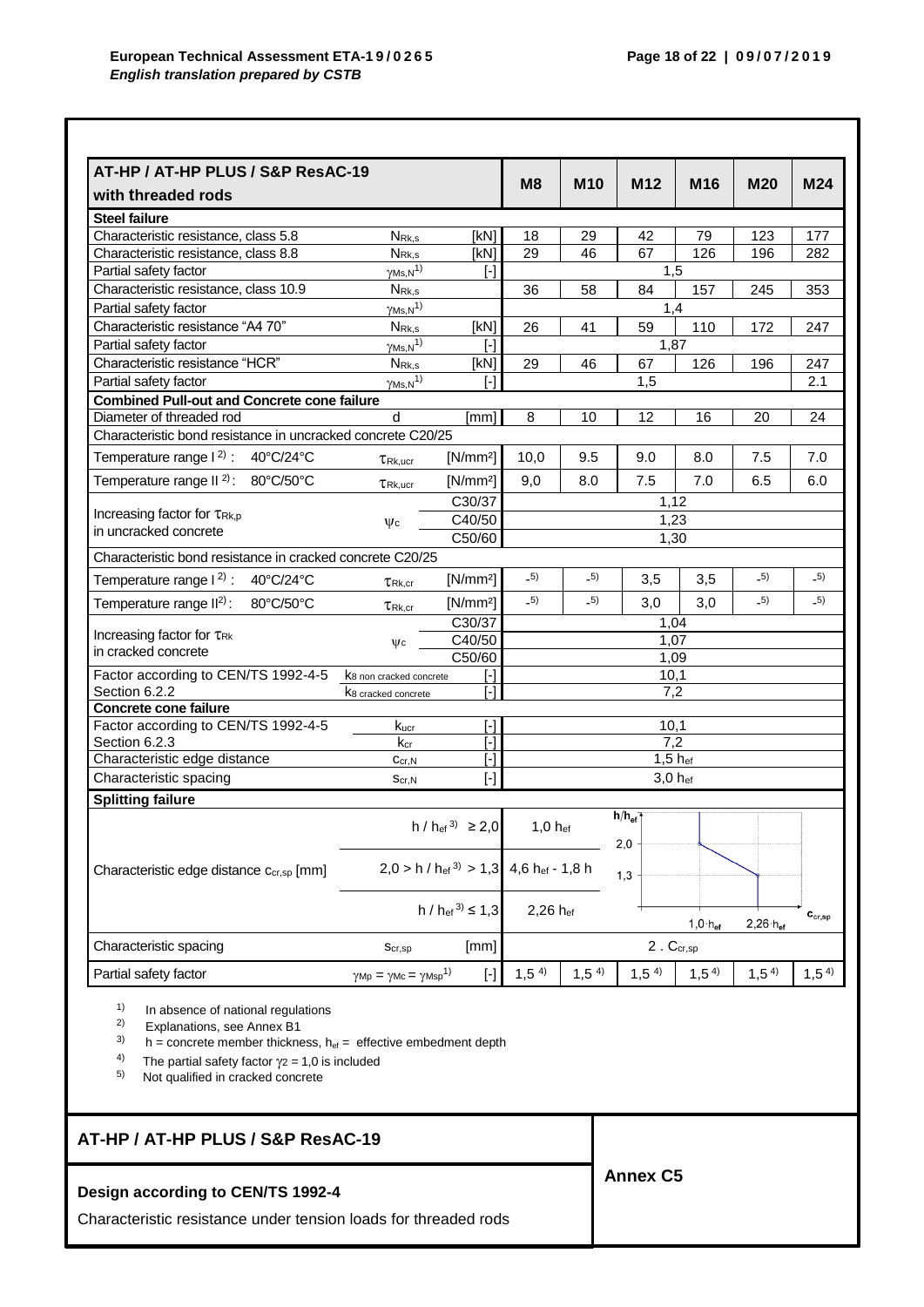| AT-HP / AT-HP PLUS / S&P ResAC-19                                                            |                                   |                                     |           |                 |                          |           |                    |                     |                             |  |
|----------------------------------------------------------------------------------------------|-----------------------------------|-------------------------------------|-----------|-----------------|--------------------------|-----------|--------------------|---------------------|-----------------------------|--|
| with rebar                                                                                   |                                   |                                     | Ø8        | Ø10             | Ø12                      | Ø14       | Ø16                | Ø20                 | Ø25                         |  |
| Steel failure rebar                                                                          |                                   |                                     |           |                 |                          |           |                    |                     |                             |  |
| Characteristic resistance<br>for rebar B500B acc. to DIN 488 <sup>1)</sup>                   | $N_{\mathsf{Rk},s}$               | [KN]                                | 28        | 43              | 62                       | 85        | 111                | 173                 | 270                         |  |
| Partial safety factor<br>for rebar B500B acc. to DIN 488 <sup>2)</sup>                       | $\gamma$ Ms, N $^{3)}$            | $[\cdot]$                           |           |                 |                          | 1,4       |                    |                     |                             |  |
| <b>Combined Pull-out and Concrete cone failure</b>                                           |                                   |                                     |           |                 |                          |           |                    |                     |                             |  |
| Diameter of rebar                                                                            | d                                 | [mm]                                | 8         | 10              | 12                       | 14        | 16                 | 20                  | 25                          |  |
| Characteristic bond resistance in uncracked concrete C20/25                                  |                                   |                                     |           |                 |                          |           |                    |                     |                             |  |
| Temperature range I <sup>4</sup> :<br>40°C/24°C                                              | $TRk,$ ucr                        | [N/mm <sup>2</sup> ]                | 7,0       | 7,5             | 7,0                      | 7,0       | 6,5                | 6,5                 | 6,0                         |  |
| Temperature range $II$ <sup>4)</sup> :<br>80°C/50°C                                          | TRk.ucr                           | $[N/mm^2]$                          | 6.5       | 6.5             | 6,0                      | 6,0       | 6,0                | 5,5                 | 5,5                         |  |
|                                                                                              |                                   | C30/37                              |           |                 |                          | 1,12      |                    |                     |                             |  |
| Increasing factor for TRk.p<br>in uncracked concrete                                         | $\mathsf{W}_{\mathsf{C}}$         | C40/50                              |           |                 |                          | 1,23      |                    |                     |                             |  |
|                                                                                              |                                   | C50/60                              |           |                 |                          | 1,30      |                    |                     |                             |  |
| Factor according to CEN/TS<br>1992-4-5 Section 6.2.2                                         | K <sub>8</sub> uncracked concrete | $[\cdot]$                           | 10,1      |                 |                          |           |                    |                     |                             |  |
| <b>Concrete cone failure</b>                                                                 |                                   |                                     |           |                 |                          |           |                    |                     |                             |  |
| Factor according to CEN/TS 1992-4-5<br>Section 6.2.2                                         | Kucr                              | $[\cdot]$                           |           |                 |                          | 10,1      |                    |                     |                             |  |
| <b>Splitting failure</b>                                                                     |                                   |                                     |           |                 |                          |           |                    |                     |                             |  |
|                                                                                              |                                   | h / $h_{\text{ef}}^{5}$ $\geq 2.0$  |           | $1,0$ hef       | $h/h_{\text{ef}}$<br>2,0 |           |                    |                     |                             |  |
| Edge distance Ccr,sp [mm] for                                                                |                                   | $2,0 > h / h_{\text{ef}}^{5} > 1,3$ |           | 4,6 hef - 1,8 h | 1,3                      |           |                    |                     |                             |  |
|                                                                                              |                                   | $h / h_{\text{ef}}^{5} \leq 1.3$    |           | 2,26 hef        |                          |           | $1,0 \cdot h_{ef}$ | $2,26 \cdot h_{ef}$ | $\mathbf{c}_{\text{cr,sp}}$ |  |
| Spacing                                                                                      | Scr, sp                           | [mm]                                | 2 Ccr,sp  |                 |                          |           |                    |                     |                             |  |
| Partial safety factor<br>$\gamma_{\text{Mp}} = \gamma_{\text{Mc}} = \gamma_{\text{Msp}}^{3}$ |                                   | $[\cdot]$                           | $1,8^{6}$ | $1,8^{6}$       | $1,8^{6}$                | $1,8^{6}$ | $1,8^{6}$          | $1,8^{6}$           | $1,8^{6}$                   |  |

 $1)$  The characteristic tension resistance N<sub>Rk,s</sub> for rebars that do not fulfill the requirements acc. DIN 488 shall be calculated acc. Technical Report TR 029, Equation (5.1).

<sup>2)</sup> The partial safety factor  $\gamma_{Ms,N}$  for rebars that do not fulfill the requirements acc. DIN 488 shall be calculated acc. Technical Report TR 029, Equation (3.3a).

3) In absence of national regulations

4) Explanation see Annex B1

 $5)$  h = concrete member thickness,  $h_{ef}$  = effective embedment depth

<sup>6)</sup> The partial safety factor  $\gamma_2 = 1,2$  is included.

| AT-HP / AT-HP PLUS / S&P ResAC-19                        |                 |
|----------------------------------------------------------|-----------------|
| Design according to CEN/TS 1992-4                        | <b>Annex C6</b> |
| Characteristic resistance under tension loads for rebars |                 |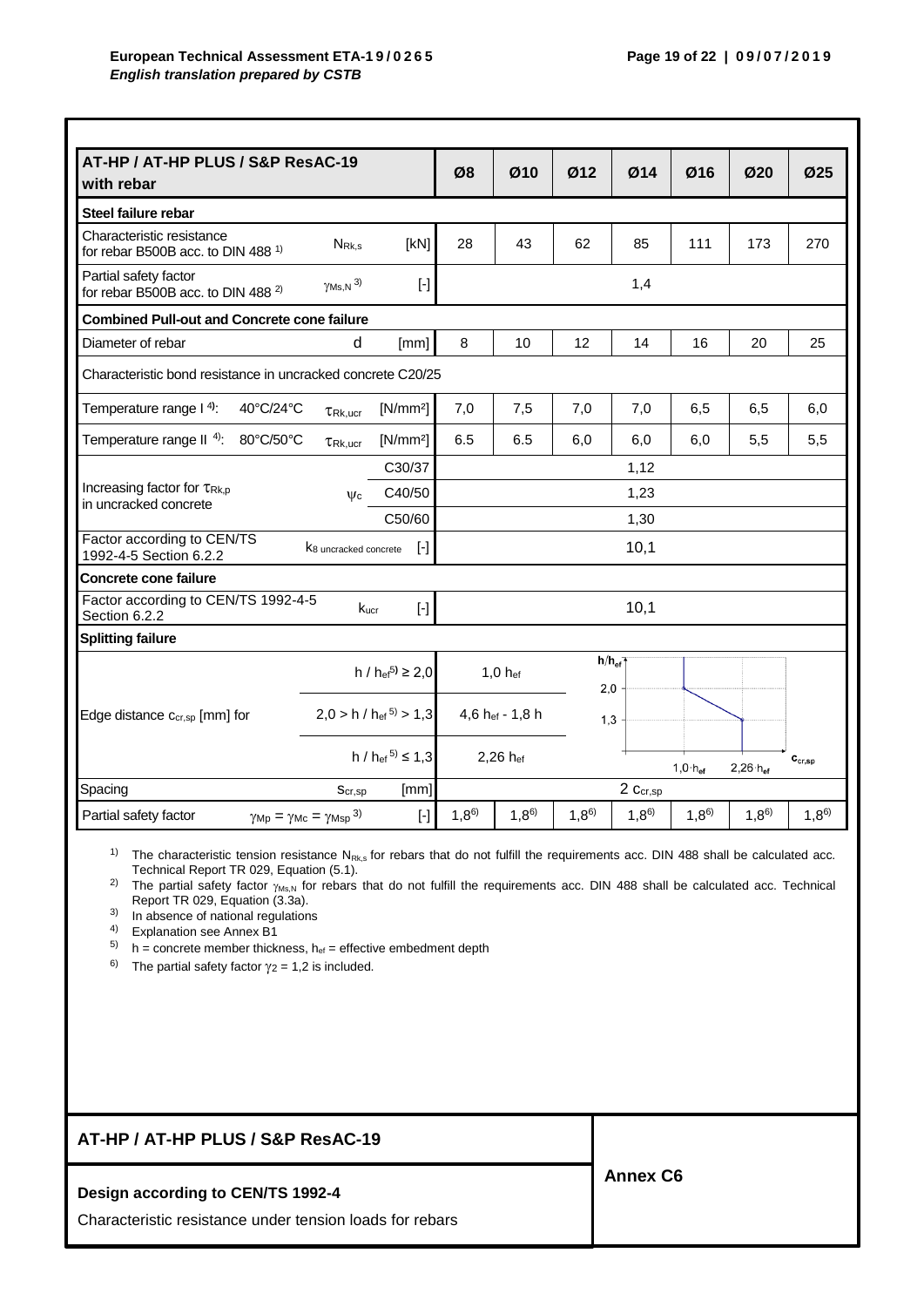| AT-HP / AT-HP PLUS / S&P ResAC-19<br>with threaded rods |                              |           | M <sub>8</sub> | <b>M10</b> | M <sub>12</sub> | M <sub>16</sub> | <b>M20</b> | M24  |
|---------------------------------------------------------|------------------------------|-----------|----------------|------------|-----------------|-----------------|------------|------|
| Steel failure without lever arm                         |                              |           |                |            |                 |                 |            |      |
| Characteristic resistance, class 5.8                    | V <sub>Rk,s</sub>            | [KN]      | 9              | 15         | 21              | 39              | 61         | 88   |
| Characteristic resistance, class 8.8                    | V <sub>Rk.s</sub>            | [kN]      | 15             | 23         | 34              | 63              | 98         | 141  |
| Characteristic resistance, class 10.9                   | V <sub>Rk.s</sub>            | [KN]      | 18             | 29         | 42              | 79              | 123        | 156  |
| Characteristic resistance, A4-70                        | V <sub>Rk.s</sub>            | [kN]      | 13             | 20         | 30              | 55              | 86         | 124  |
| Characteristic resistance, HCR                          | V <sub>Rk.s</sub>            | [kN]      | 15             | 23         | 34              | 63              | 98         | 124  |
| Steel failure with lever arm                            |                              |           |                |            |                 |                 |            |      |
| Characteristic resistance, class 5.8                    | $M^0$ <sub>Rk.s</sub>        | [Nm]      | 19             | 37         | 66              | 167             | 326        | 561  |
| Characteristic resistance, class 8.8                    | $M^0$ Rk,s                   | [Nm]      | 30             | 60         | 105             | 266             | 519        | 898  |
| Characteristic resistance, class 10.9                   | $M^0$ <sub>Rk.s</sub>        | [Nm]      | 38             | 75         | 131             | 333             | 649        | 893  |
| Characteristic resistance, A4-70                        | $M^0$ <sub>Rk,s</sub>        | [Nm]      | 26             | 53         | 92              | 233             | 454        | 625  |
| Characteristic resistance, HCR                          | $M^0$ Rk,s                   | [Nm]      | 30             | 60         | 105             | 266             | 519        | 786  |
| Partial safety factor steel failure                     |                              |           |                |            |                 |                 |            |      |
| grade 5.8 or 8.8                                        | $\gamma$ Ms, $\sqrt{1}$      | $[\cdot]$ |                |            |                 | 1,25            |            |      |
| grade 10.9                                              | $\gamma$ Ms, V $^{1)}$       |           |                |            |                 | 1,50            |            |      |
| A4-70                                                   | $\gamma$ Ms, V <sup>1)</sup> |           |                |            |                 | 1,56            |            |      |
| <b>HCR</b>                                              | $\gamma$ Ms, V <sup>1)</sup> | $[\cdot]$ |                |            | 1,25            |                 |            | 1,75 |
| Concrete pryout failure                                 |                              |           |                |            |                 |                 |            |      |
| Factor according to CEN/TS 1992-4-5<br>Section 4.3.3    | k <sub>3</sub>               | $[$       | 2              |            |                 |                 |            |      |
| Partial safety factor                                   | $\gamma$ Mcp <sup>1)</sup>   | $[\cdot]$ |                |            |                 | $1,5^{2}$       |            |      |
| Concrete edge failure                                   |                              |           |                |            |                 |                 |            |      |
| Partial safety factor                                   | $\gamma$ Mc <sup>1)</sup>    |           |                |            |                 | $1,5^{2}$       |            |      |

1) In absence of national regulations

<sup>2)</sup> The partial safety factor  $\gamma$ <sub>2</sub> = 1.0 is included

| AT-HP / AT-HP PLUS / S&P ResAC-19                             |                 |
|---------------------------------------------------------------|-----------------|
| Design according to CEN/TS 1992-4                             | <b>Annex C7</b> |
| Characteristic resistance under shear loads for threaded rods |                 |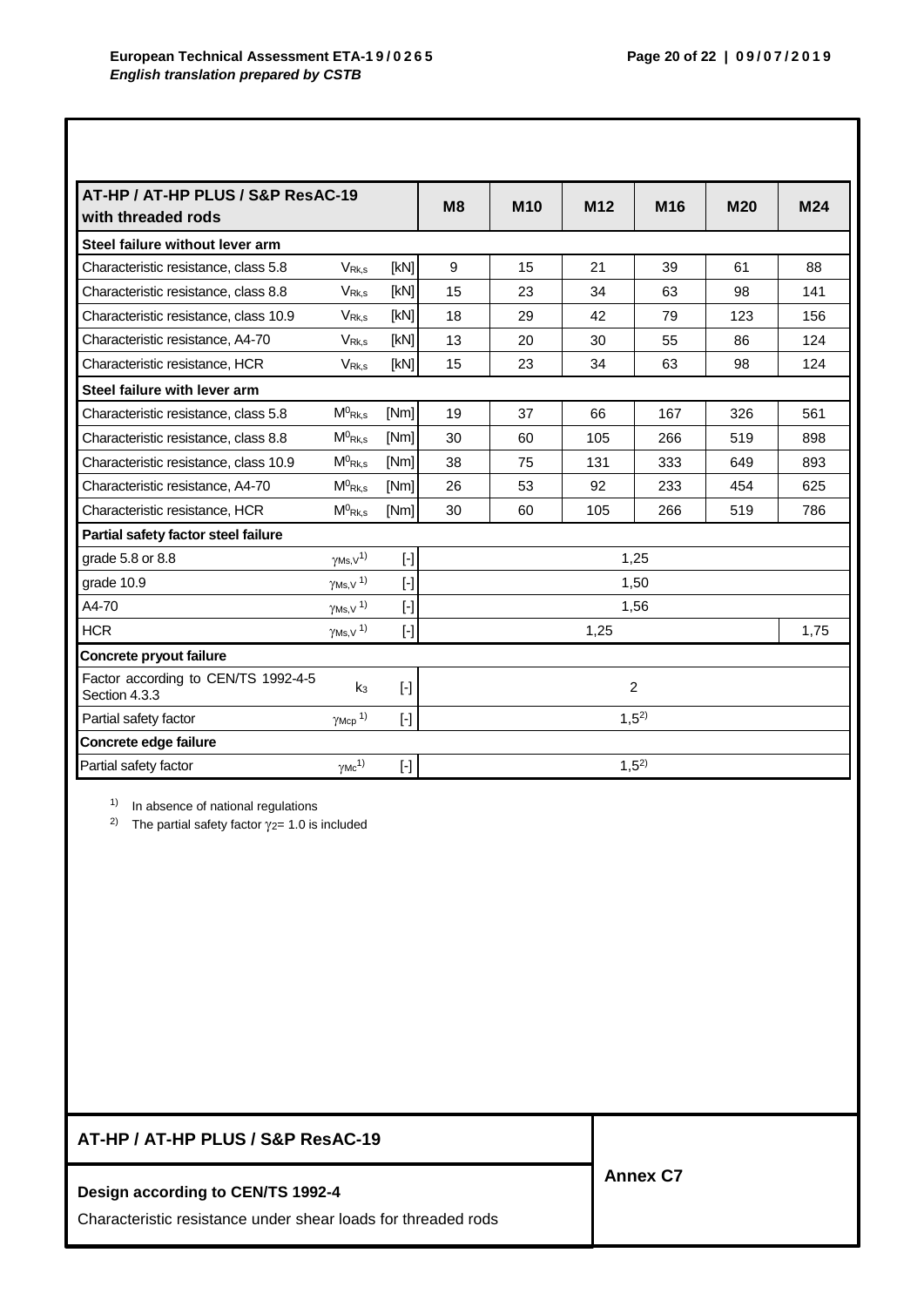| AT-HP / AT-HP PLUS / S&P ResAC-19<br>with rebar                                  |                       |           |           | Ø10 | Ø12 | Ø14       | Ø16 | Ø20 | Ø <sub>25</sub> |
|----------------------------------------------------------------------------------|-----------------------|-----------|-----------|-----|-----|-----------|-----|-----|-----------------|
| Steel failure without lever arm                                                  |                       |           |           |     |     |           |     |     |                 |
| Characteristic shear resistance<br>for rebar B500B acc. to DIN 488 <sup>1)</sup> | V <sub>Rk,s</sub>     | [KN]      | 14        | 22  | 31  | 42        | 55  | 86  | 135             |
| Partial safety factor<br>for rebar B500B acc. to DIN 488 <sup>2)</sup>           | $\gamma$ Ms, $v^{3}$  | $[\cdot]$ |           |     |     | 1,5       |     |     |                 |
| Steel failure with lever arm                                                     |                       |           |           |     |     |           |     |     |                 |
| Characteristic shear resistance<br>for rebar B500B acc. to DIN 488 <sup>1)</sup> | $M^0$ <sub>Rk,s</sub> | [Nm]      | 33        | 65  | 112 | 178       | 265 | 518 | 1012            |
| Partial safety factor<br>for rebar B500B acc. to DIN 488 <sup>2)</sup>           | $\gamma$ Ms, $v^{3)}$ | $[\cdot]$ |           |     |     | 1,5       |     |     |                 |
| Concrete pryout failure                                                          |                       |           |           |     |     |           |     |     |                 |
| Factor according to CEN/TS 1992-4-5<br>Section 6.3.3                             | k <sub>3</sub>        | $[\cdot]$ |           |     |     | 2         |     |     |                 |
| Partial safety factor                                                            | $\gamma$ Mcp $^{3)}$  | $[\cdot]$ | $1,5^{5}$ |     |     |           |     |     |                 |
| Concrete edge failure                                                            |                       |           |           |     |     |           |     |     |                 |
| Partial safety factor                                                            | $\gamma$ Mc 3)        | $[\cdot]$ |           |     |     | $1,5^{5}$ |     |     |                 |

<sup>1)</sup> The characteristic shear resistance  $V_{Rk,s}$  for rebars that do not fulfill the requirements acc. DIN 488 shall be calculated acc. Technical Report TR 029, Equation 5.5 or 5.6.

<sup>2)</sup> The partial safety factor <sub>YMS,N</sub> for rebars that do not fulfill the requirements acc. DIN 488 shall be calculated acc. Technical Report TR 029, Equation 3.3b or 3.3c.

3) In absence of national regulations

<sup>4)</sup> The characteristic bending resistance M<sup>o</sup><sub>Rk,s</sub> for rebars that do not fulfill the requirements acc. DIN 488 shall be calculated acc. Technical Report TR 029, Equation (5.6b).

<sup>5)</sup> The partial safety factor  $\gamma_2 = 1,0$  is included.

## **AT-HP / AT-HP PLUS / S&P ResAC-19**

#### **Design according to CEN/TS 1992-4**

Characteristic resistance under shear loads for rebars